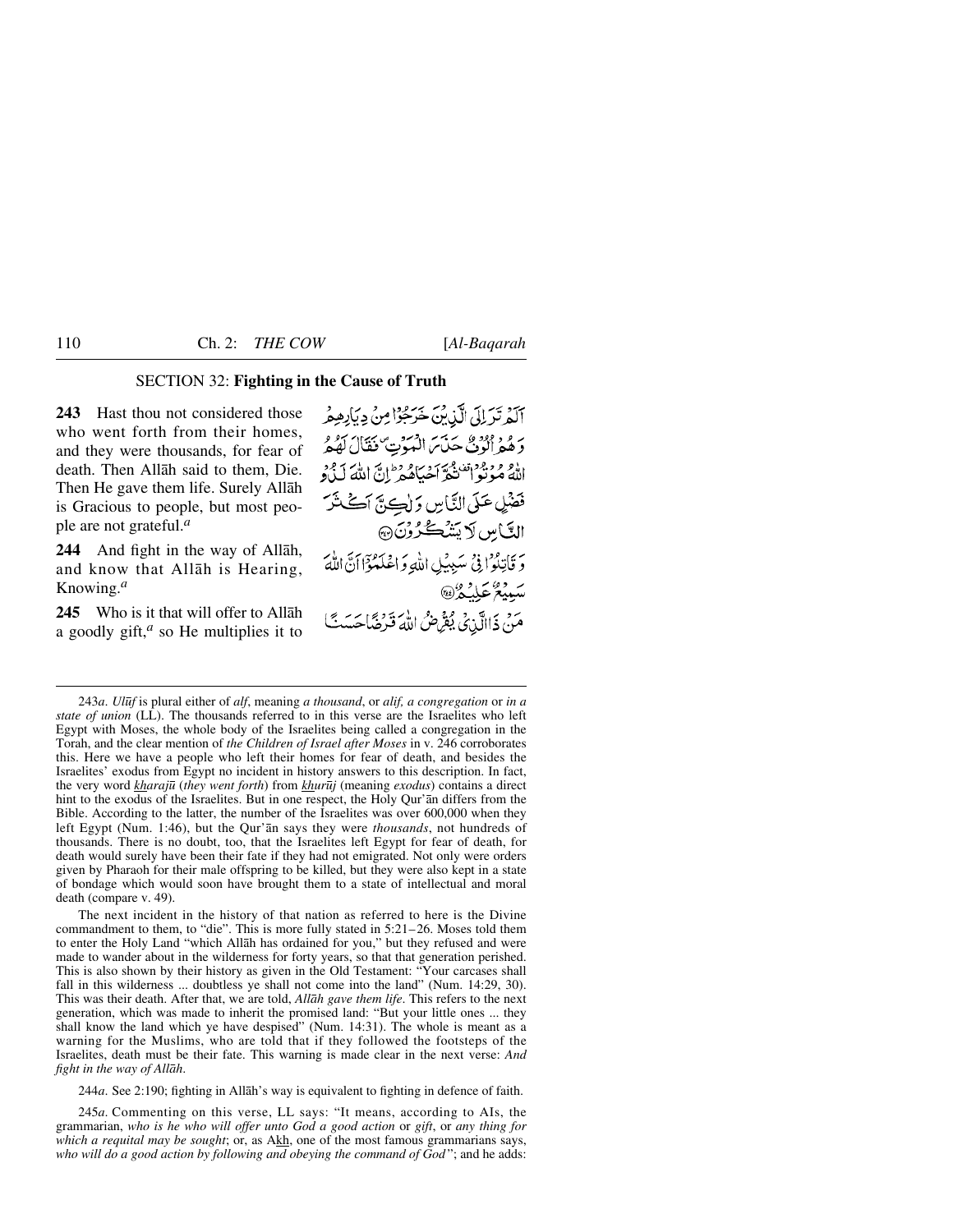him manifold? And Allåh receives and amplifies, $<sup>b</sup>$  and to Him you shall</sup> be returned.

**246** Hast thou not thought of the leaders of the Children of Israel after Moses? When they said to a prophet of theirs: Raise up for us a king, that we may fight in the way of Allåh.*<sup>a</sup>* He said: May it not be that you will not fight if fighting is ordained for you? They said: And what reason have we that we should not fight in Allåh's way and we have indeed been deprived of our homes and our children?*<sup>b</sup>* But when fighting was ordained for them, they turned back, except a few of them. And Allåh is Knower of the wrongdoers.

**247** And their prophet said to them: Surely Allåh has raised Saul to be a king over you.*<sup>a</sup>* They said: How can he have kingdom over us while we have a greater right to kingdom than فَيُضْعِفَهُ لَةَ أَضْعَانًا كَثِيْرَةً \* وَاللَّهُ يَقْبِضُ وَبَيْضَطُ وَإِلَيْكِ تُرْجَعُونَ ۞

آلَهُ تَدَلِّلَى الْمَلَا مِنْ يَبِيِّ إِسْرَاءِيُلَ مِنْ بَعْدِ، مُؤْسَى أَذْ قَالُوْالِنَبِيِّ لَهُمُ ابْعَثْ لَنَا مَلِكًا تَقَاتِلُ فِي سَبِيلِ اللَّهِ ۚ تَبَالَ هَـلُ بِرِ دِيْنِ وَعَ بِهِ بِهِ الْقِتَالُ أَلَّا تْقَاتِلُوۡا تَآلُوۡاوَ مَاۤ لَنَآ ٱلاَّ نُفَسَاتِيلَ ۚ وۡيَٰ سَبِيلِ اللَّهِ وَقَدْ أَخْرِجْنَامِنْ دِيَابِرِ، نَادَ أَبْنَابِنَا كَلَمَّا كُتِبَ عَلَيْهِمُ الْقِتَالُ تَرَكَّوْا الآقَلِيْلَا مِّنْهُمْ وَاللَّهُ عَلَيْهُ ۚ بِالظُّلِيبُنَ﴾

وَقَالَ لَوْكُمْ نَبِيٌّ وَكُمْ إِنَّ اللَّهَ قَبْيٌ بَيْتَ نَكُوْنَ طَالُوْتَ مَلِكًا ۖ قَالُوْٓااَ لِّيْ يَكُوْنُ لَهُ ٱلْمُلْكُ بِرَبِّنَاوَ نَحْنُ اَحَقُّ بِالْمُلْكِ مِنْهُ وَلَمْ

246*a*. The prophet alluded to is Samuel: "Nevertheless the people refused to obey the voice of Samuel; and they said, Nay; but we will have a king over us ... that our king may judge us, and go out before us, and fight our battles" (1 Sam. 8:19, 20). In the history which follows, the Qur'ån does not show any important difference with the Bible narrative.

246*b*. 1 Sam. 15:33 shows that the Amalekites had killed the Children of Israel, while 1 Sam. 17:1 shows that they had taken lands which belonged to Judah.

<sup>&</sup>quot;The Arabs say, *qad aqradta-ni qard-an hasan-an*, which signifies *thou hast done to me a good deed which I am bound to requite*" (T, LL). According to Zj, *qard* signifies *anything done on which a reward may be expected* (Rz).

<sup>245</sup>*b*. *Allåh receives and amplifies* means that Allåh receives the gift that is offered to Him and then amplifies it; in other words, any sacrifice made in the cause of Truth is amply rewarded by Allåh. Or, it is a general statement indicating that the tightening of the means of subsistence and their amplification are in the hands of Allah, for *yaqbidu* also means *he straitens*.

<sup>247</sup>*a*. Saul is here called *Tālūt*, which is of the measure of *fa* '*lūt* from *tala* meaning *he* or *it was tall*, and he is so called on account of the tallness of his stature: "And when he stood among the people, he was higher than any of the people" (1 Sam. 10:23). The proper names used in the Holy Qur'ån, while differing slightly from the Hebrew originals, have a significance of their own.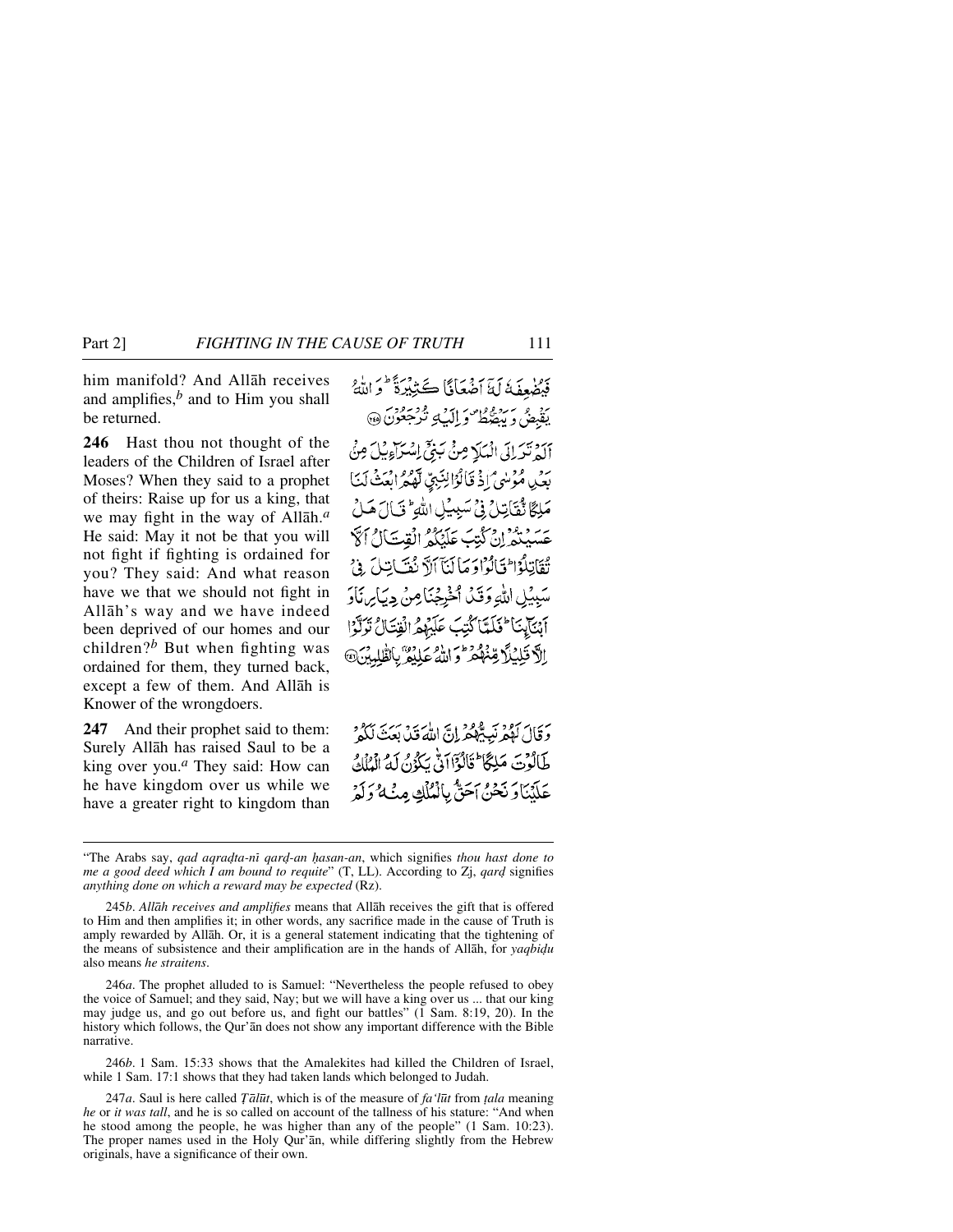he, and he has not been granted abundance of wealth?*<sup>b</sup>* He said: Surely Allåh has chosen him above you, and has increased him abundantly in knowledge and physique.*<sup>c</sup>* And Allåh grants His kingdom to whom He pleases. And Allåh is Ample-giving, Knowing.

**248** And their prophet said to them: Surely the sign of his kingdom is that there shall come to you the heart*<sup>a</sup>* in which there is tranquillity from your Lord and the best<sup>b</sup> of what the folيُؤْتَ سَعَةً مِّنَ الْمَالِ ۚ قَالَ إِنَّ اللَّهَ اصْطَفْئُهُ عَلَيْكُمْ وَزَادَةُ بَسْطَةً فِي الْعِيلُو وَالْجِسْعِ وَاللَّهُ يُؤْتِيَّ مُلْكَةُ مَنْ يَتَنَاءُ ۖ دَ اللَّهُ دَامِيعٌ عَلَيْكُمْ ۞

دَ قَالَ لَهُ مَرْ نَبِيٌّ قَمْ إِنَّ إِيهَ مُلْكِهَ أَنْ يَأْتِيَكُمْ التَّابُوتُ فِيهِ سَكِينَهُ مِّنْ ثُّرِيبِهِ وَ رَبِّهِ بَيْنَ ثُمَّ قِيمًا تَتَرَكَ الْ مُؤْسَى دَ الْ هُدُونِ تَعِيلُهُ

247*c*. Compare 1 Sam. 10:24: "And Samuel said to all the people, See ye him whom the Lord hath chosen, that there is none like him among all the people?".

248*a*. The *tābūt* mentioned here has given rise to a number of stories, because of its twofold significance. It means a *chest* or a *box*, and it also signifies *the bosom* or *the heart* (LL). Taking the first significance, the reference is said to be to the *ark*, to which, however, it is objected that the ark was restored to the Israelites long before the time of Saul. But we cannot be so certain of the Bible narrative as to reject as untrue everything differing from it. I prefer, however, the latter significance, and the use of the word in that sense is well known. LL quotes the proverb, *må auda'tu tåb∂tß shai-an faqadtu-h∂*, i.e., *I have not deposited in my bosom anything of knowledge that I have lost*. R also says that *tåb∂t* denotes *qalb* or *the heart*, and he quotes 'Umar as speaking of IMsd, "a vessel filled up with knowledge," referring evidently to the heart. That the word is used in the Holy Qur'ån in this sense is clear from the description of it that follows. Tranquillity from the Lord is not a thing which is placed in boxes, but the heart is its real repository. On five other occasions the coming down of *sakinah*, or *tranquillity*, is mentioned in the Holy Qur'ån, and every time it is *the heart of the Prophet* or *the faithful* that is the recipient of it. For instance in 48:4 it is said: "He it is Who sent down tranquillity into the hearts of the believers that they might add faith to their faith". According to LA, *sakinah* means also *mercy*; and he quotes a saying of the Prophet: "There came down upon them *mercy* (Ar. *sakinah*), the angels bearing it."

By the coming of "*the heart in which there is tranquillity*" is meant the change which came over Saul when he was made king: "And it was so, that when he had turned his back to go from Samuel, God gave him another heart" (1 Sam. 10:9). This exactly corresponds with the statement made in the Qur'ån. And further it is said: "And the Spirit of God came upon him and he prophesied" (1 Sam. 10:10). This is no doubt the best of what the true followers of Moses and Aaron left.

248*b*. The word *baqiyyah* means both *a residue* and *excellence* or *the best* of a thing (LL). You say *baqiyyat al-qaum* meaning *the best of the people* (LL). *Ul∂ baqiyyat-in* in

<sup>247</sup>*b*. The murmurings of the people on Saul's selection as king, as recorded in the Holy Qur'ån, have something corresponding to them in the Bible: "And Saul answered and said, Am not I a Benjamite, of the smallest of the tribes of Israel? and my family the least of all the families of the tribe of Benjamin?" (1 Sam. 9:21). And again: "But the children of Belial said, How shall this man save us? And they despised him, and brought him no presents" (1 Sam. 10:27).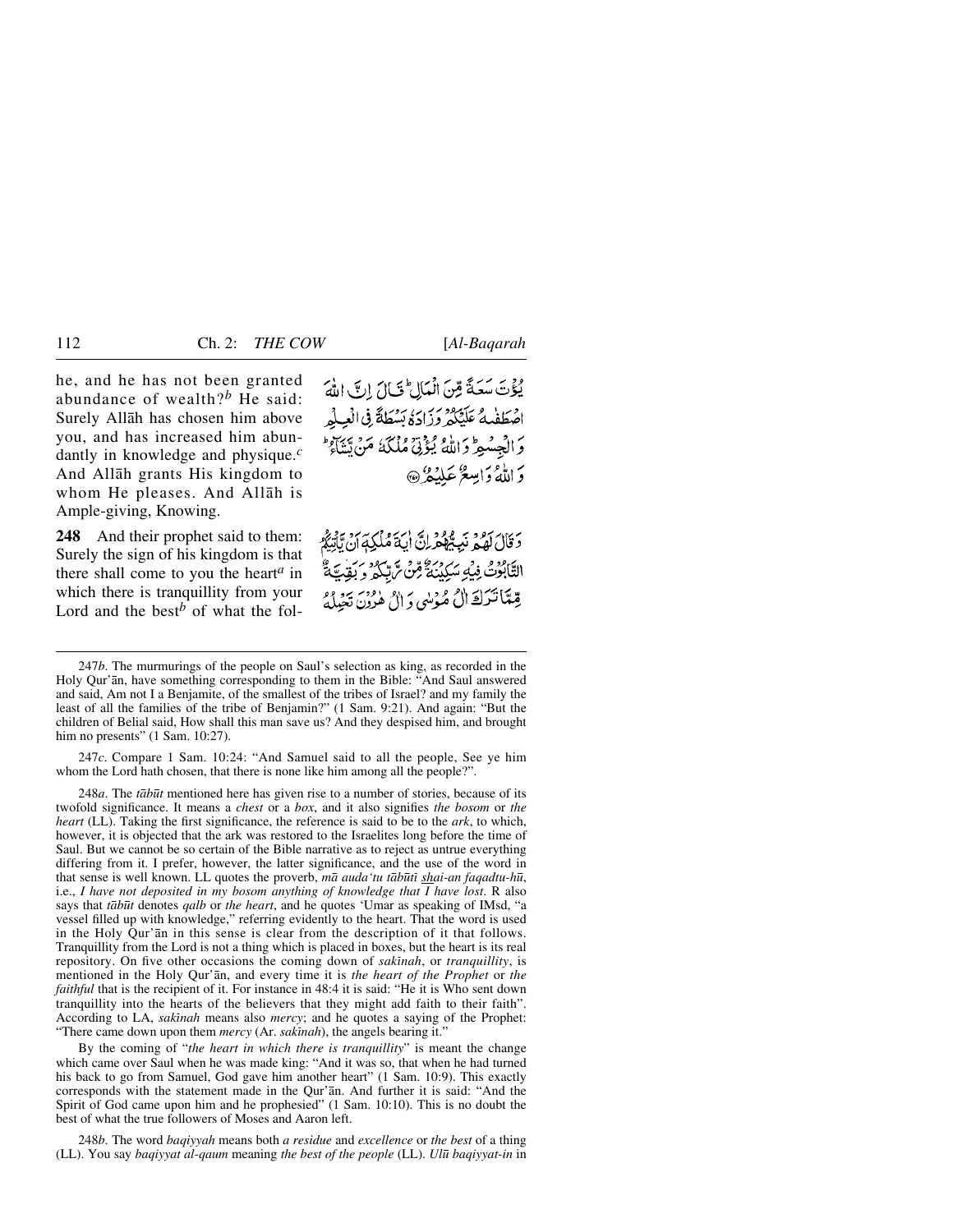lowers of Moses and the followers of Aaron have left, the angels bearing it.*<sup>c</sup>* Surely there is a sign in this for you if you are believers.

#### SECTION 33: **Fighting in the Cause of Truth**

**249** So when Saul set out with the forces, he said: Surely Allåh will try you with a river. Whoever drinks from it, he is not of me, and whoever tastes it not, he is surely of me, except he who takes a handful with his hand. But they drank of it save a few of them.*<sup>a</sup>* So when he had crossed it, he and those who believed with him, they said: We have today no power against Goliath*<sup>b</sup>* and his forces. Those who were sure that they would meet their Lord said: How often has a

249*a*. "The story of Saul is here confounded with that of Gideon" says a Christian critic. All that the Qur'ån states is that Saul tried his forces by a river, and the Bible does not say anything about it. On the other hand, the Bible speaks of a trial of a somewhat similar nature by Gideon (Judges 7:1–6), while the Qur'ån does not speak of Gideon at all. The Qur'ån does not undertake to give a full and detailed history of the Israelites, and no Christian does, I think, hold the belief that the Bible gives a full and detailed record of the whole of the Israelite nation, so that it could not have omitted a single incident. Nor is there anything strange if Saul followed the example of Gideon. That these are two different incidents is made clear by the fact that while Gideon tried his forces by "the well of Harod" (Judges 7:1), Saul tried his forces by a river, as stated in the Qur'ån. It further appears from the Bible that the river Jordan was there: "Some of the Hebrews went over Jordan to the land of Gad and Gilead" (1 Sam. 13:7).

249*b*. The Arabic word is *Jål∂t*, of the same measure as *Ôål∂t*, meaning *he assailed* or *assaulted* in the battle (LL), and thus instead of Goliath the Holy Qur'ån has adopted a name which expresses his chief characteristic.

فَلَمَّا فَصَلَ طَالَوْتُ بِالْجُنُوْدِ قَالَ إِنَّ اللَّهَ <sup>ۄڔ</sup>ؾؘڸؽؙػۿڔڹػڡؘٟڔۣ<sup>ۦ</sup>ۧڂٮڽۘ؞ۺؘڸؼڝؽؙۿٷؘڸؘۺ مِنِّيٌّ وَمَنْ لَّمْ يَطْعَعُكُمْ فَإِنَّكَ مِنِّيٍّ الدَّمَنِ اءْتَرَىٰ غُرُفَةً بِيَلِ مِ ۚ فَشَرِبُوْ امِنْهُ ۚ إِنَّ قَلِيْلًا قِبْلُوْمِ طَهَيًّا جَاوَزَهُ هُوَ وَالَّذِينَ امْنُوْا مَعَهُ فَالْوَالَاطَاقَةَ لَنَاالِّيَوْمَرِ بِجَالَوْتَ وَ جُنُوُدِ مِ ثَالَ الَّذِينَ يَظُنُّونَ الْفَجْرَةُ لِمُغْلِقَوا اللهِ لَكُمْ رِّسْ فِئَةٍ قَلِيْلَةٍ غَلَيْتُ فِي مَّ

the Holy Qur'ån (11:116) means *persons possessed of excellence*. And *baqiyyat-Allåh* (11:86) signifies *obedience*, or *the state of goodness that remains*. Hence *baqiyyah* in either sense signifies *the blessings of the earlier days*. And thus it became a proverb among the Israelites: "Is Saul also among the prophets?" (1 Sam. 10:12).

<sup>248</sup>*c*. The ark of 1 Samuel 4:4 was drawn by bullocks and not by angels, and since, according to the Holy Qur'ån, the bearers of the *tåb∂t* were angels, it is additional reason that by *tåb∂t* here is meant *the heart*. But see a saying of the Prophet quoted in 248*a*, from which it is clear that "it" in the verse may refer not to *tābūt* but to *sakinah* and *baqiyyah*, and the meaning would thus be that the tranquillity and inspiration were borne by the angels into the heart of Saul.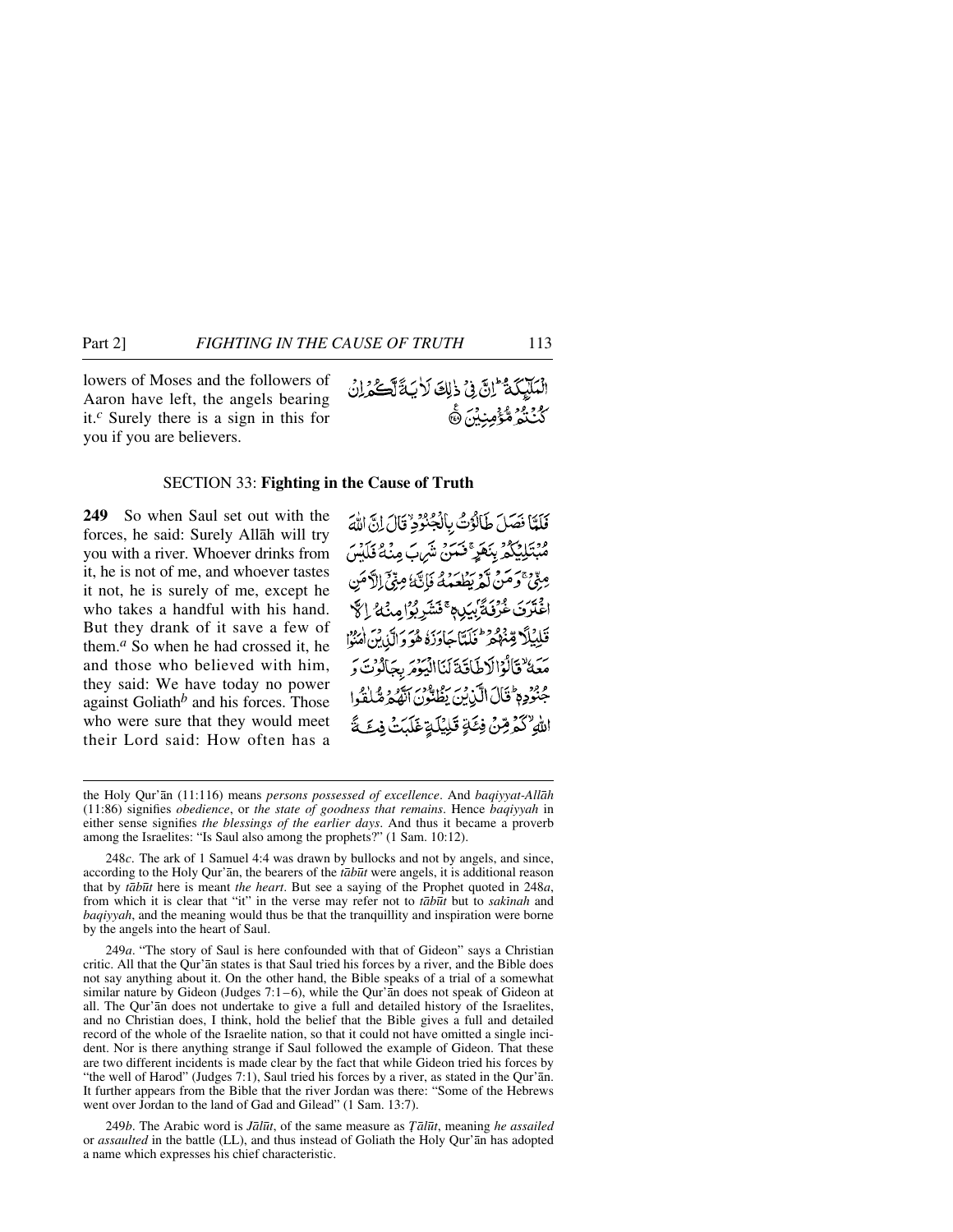small party vanquished a numerous host by Allåh's permission! And Allåh is with the steadfast.*<sup>c</sup>*

**250** And when they went out against Goliath and his forces, they said: Our Lord, pour out patience on us and make our steps firm and help us against the disbelieving people.

251 So they put them to flight by Allåh's permission. And David slew Goliath, and Allåh gave him kingdom and wisdom,*<sup>a</sup>* and taught him of what He pleased. And were it not for Allåh's repelling some men by others, the earth would certainly be in a state of disorder;*<sup>b</sup>* but Allåh is Full of grace to the worlds.

**252** These are the messages of Allåh — We recite them to thee with truth; and surely thou art of the messengers.

# كَتِّبْدَةَ ۢبِإِذۡنِ اللَّهِ ۚ وَ اللَّهُ مَعَ الصّٰبِرِيْنَ ۞

دِيَلْمَا بَدْيِرْهِ وَإِلِيحَانُوْتَ دَجُنُوُدِهِ قَالَوْا بِرَمَّنَا آَنُرِغُ عَلَيْنَاصَبُرَّا وَّتَبَتَّتْ آَنَّىٰامَنَا وَ انْصُدْنَاعَلَى الْقَوْمِرِ الْكَعْفِدِيْنَ ﴾

تَسَبِّرُوْهُمْ بِإِذْنِ اللَّهِ وَقَتَلَ دَاوُدُ جَالَوْتَ وَاتَّبِهُ اللَّهُ الْمُلْكَ وَالْحِكْمَةَ وَعَلَّمَهُ مِمَّا يَنَاءُ وَلَوْلَا دَفَعُ اللَّهِ النَّاسَ بَعْضَهُمْ يِبَعَضِ لِتَسَكِنِ الْأَمْهِنُ وَلَٰكِنَّ اللَّهَ ذُوُ فَضْلِ عَلَى الْعُلَيْدِيْنَ @

تِبِلُكَ اللَّهُ اللَّهِ نَتَّكُوهَا عَلَيْكَ بِالْحَقِّ وَاِتَّكَ لَيْنَ الْمُؤْسَلِيْنَ ٢

## **Part 3**

**253** We have made some of these messengers to excel others.*<sup>a</sup>* Among them are they to whom Allåh spoke, and some of them He exalted by

تِلْكَ الرَّسُلُ فَضَّلْنَا بَعَضَهُمْ عَلَى بَعُضٍ مِنْهُمْ مِّنْ كُلّْهَ اللَّهُ وَسَ قَدَيْهُمْ دَدْجَةٍ وَسَنَّ

<sup>249</sup>*c*. Compare 1 Sam. 14:6: "For there is no restraint to the Lord to save by many or by few". And on one occasion only six hundred men were left with him (1 Sam.13:15).

<sup>251</sup>*a*. David was both a king and a prophet.

<sup>251</sup>*b*. Thus the Muslims are told that they have to fight to restore order and establish peace in the country.

<sup>253</sup>*a*. The principle is here recognized that some messengers excel others, and it contains, apparently, a reference to the excellence of the Prophet Muhammad. The mention of David and Jesus in particular here is to show that, notwithstanding that these two prophets represented two different aspects of the advancement of the Israelite nation, David standing for their worldly eminence and Jesus for their spiritual eminence, they both sang praises of the Holy Prophet Muhammad, and both spoke of his advent as the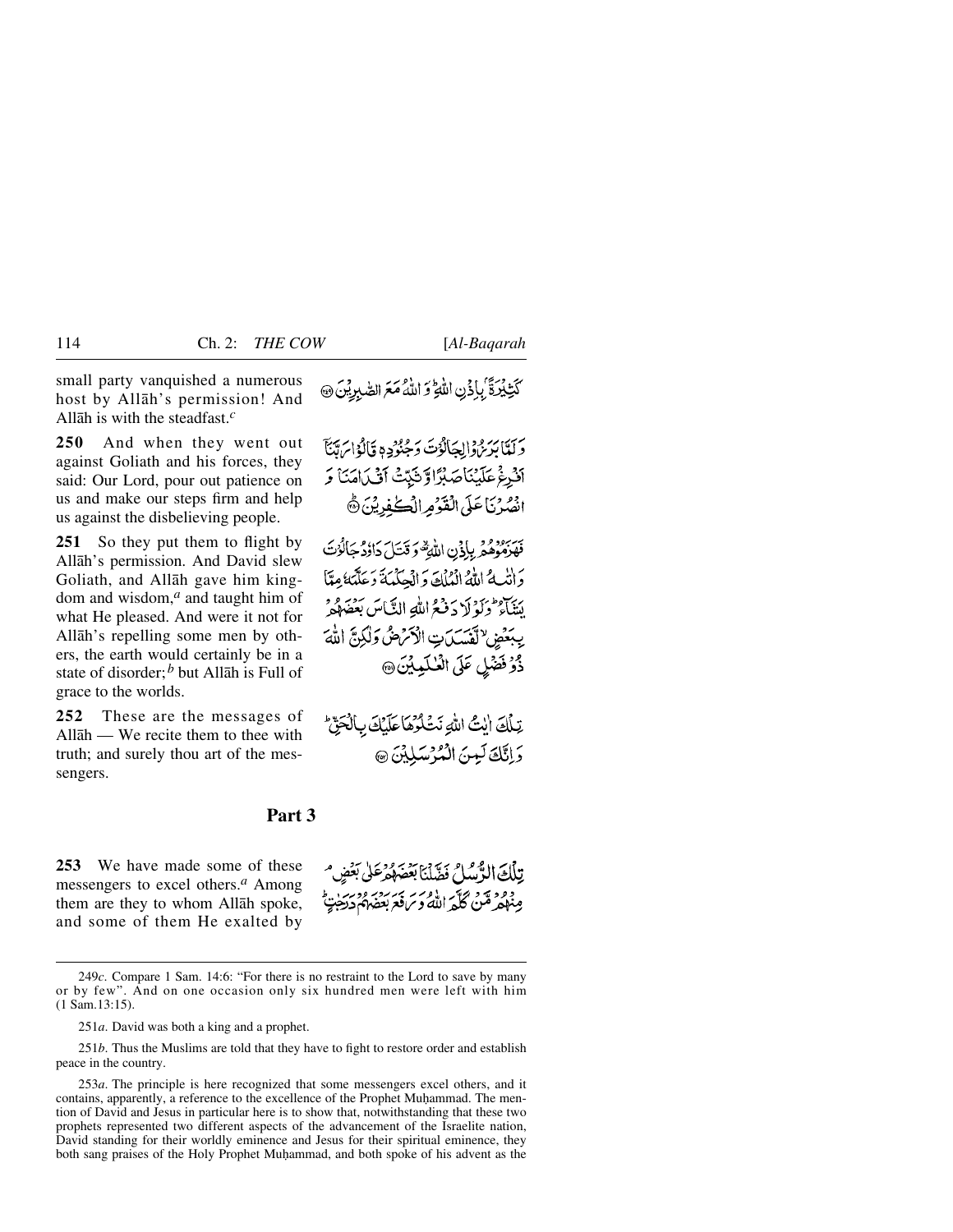(many) degrees of rank.*<sup>b</sup>* And We gave clear arguments to Jesus son of Mary, and strengthened him with the Holy Spirit. And if Allåh had pleased, those after them would not have fought one with another after clear arguments had come to them, but they disagreed; so some of them believed and some of them denied. And if Allåh had pleased they would not have fought one with another, but Allåh does what He intends.

دَ ابْيِنَاعِيْسَى ابْنَ مَرْيِعِ الْبَيِّبْتِ دَابَّدُنْهُمْ بِدُدْجِ الْفَنُاسِ وَلَوْ تِبَيْنِ اللَّهُ مَاافْنَتَكَ الَّذِينَ مِنْ بَعْدِ هِمْ قِنْ بَعْدِ مَاجَاءَتْهُمُّ الْبِرِ وَلَٰكِنِ اخْتَلَفُوۡۚ الۡبِذۡهُمۡدُمِّنَ اٰمَنَ وَمِنۡهُمۡرۡ مَّنْ كَفِي ۖ وَلَوْ تَتَبَاءَ اللَّهُ مَا اقْتَ تَلْوُاْ وَلَٰكِنَّ اللَّهَ يَفْعَلُ مَا يُرِيْدُ ﴾

#### SECTION 34: **Compulsion in Religion Forbidden**

**254** O you who believe, spend out of what We have given you*<sup>a</sup>* before the day comes in which there is no bargaining, nor friendship, nor intercession. And the disbelievers — they are the wrongdoers.

**255** Allåh — there is no god but He, the Ever-living, the Self-subsisting by Whom all subsist. Slumber overtakes Him not, nor sleep. To Him

لَأَكْثَمَا الَّذِبْنَ اٰمَنُوٓ اٰأَنْفِقُوْ إِمِيًّا رَبِّهُ نَكُمْ مِّينْ قَدْلِ أَنْ تَأْتِي بِعِهْدِ لَهُ سِنْةً فِي 2 كَلَّا جُلَّةٌ وَلَا شَفَاعَةٌ وَالْكُفْرُونَ ثُمُّ الْفُلِمُونَ@

أَلَّٰهُ لَآ اِلٰهَ إِلَّا هُوَ ٱلۡجَنَّ الْقَيَّوْمُ لَا تَأْخُذُ ۚ يِسْنَةٌ وَّلَا نُوْمُ لَهُ مَافِي السَّمْوٰتِ وَمَا فِى الْأَمْرَضِ مَنْ ذَا الَّذِيْ يَشْفَعُ عِنْدَةٌ

253*b*. Allåh spoke to all, but there were some who were exalted above others by many degrees. Compare this with v. 87: "And some (of the prophets) you gave the lie to and others you would slay", whereas those whom they tried to kill were also called liars.

advent of God Himself, thus indicating that, looked at from both standpoints, the excellence of the Prophet over other prophets was so immeasurable as to have led two of the most eminent Israelite prophets to speak of his advent as the coming of the Lord.

Numerous verses of the Holy Qur'ån bear testimony to the greatness of the Holy Prophet. He is repeatedly spoken of as being endowed with all those qualities of greatness in the highest degree which to others were given only partially and in a less degree. It is for this reason that the Prophet is declared to be a mercy to all nations (21:107), and his followers are called the best of the people (3:110), which shows that he is the greatest of the prophets.

<sup>254</sup>*a*. The carrying on of the struggle for existence against the numerous enemies of Islåm required in the first place the raising of funds and other acts of self-sacrifice; hence the repeated exhortations to spend. The subject is dealt with at length in the two sections that follow the next.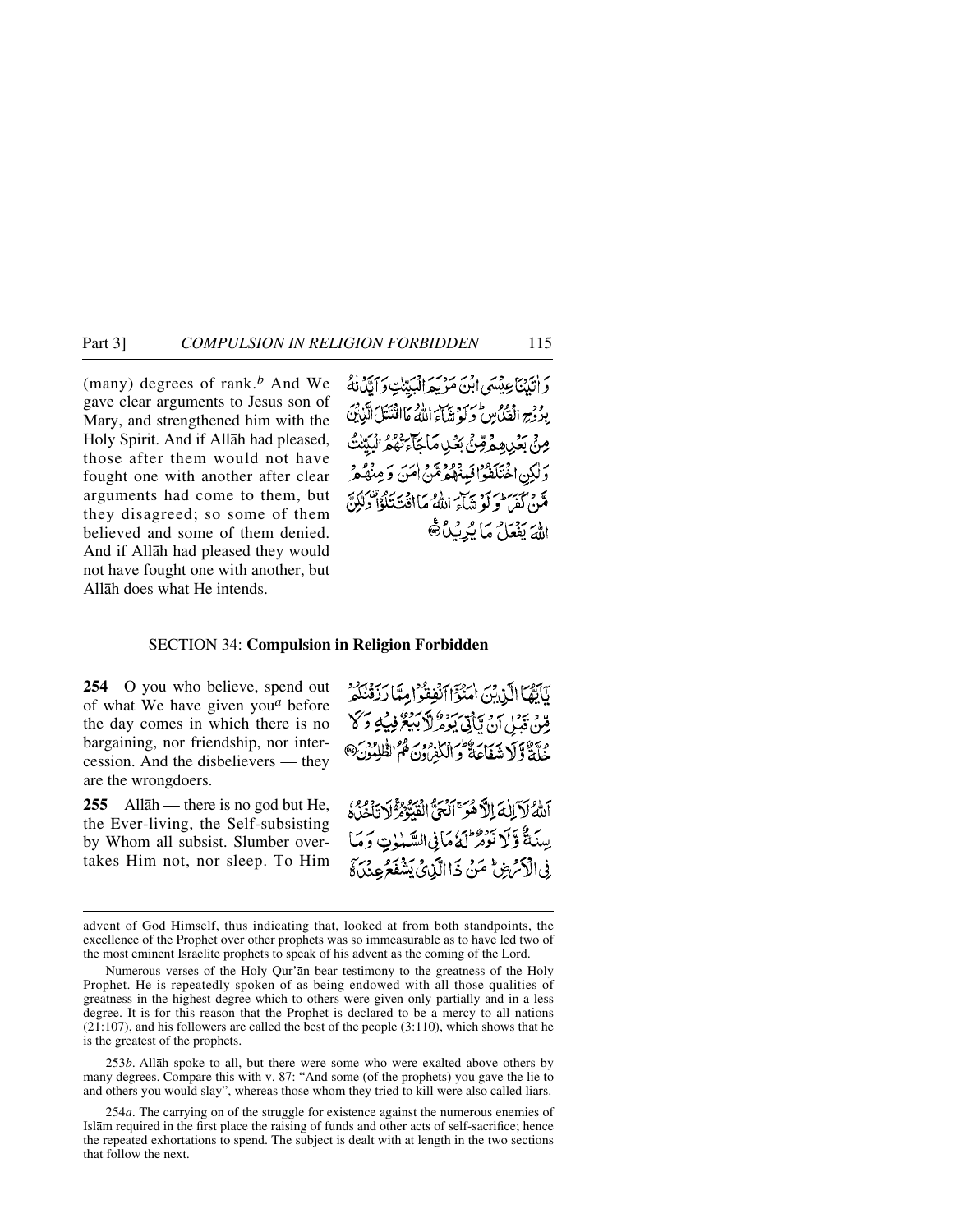belongs whatever is in the heavens and whatever is in the earth. Who is he that can intercede with Him but by His permission?<sup>*a*</sup> He knows what is before them and what is behind them. And they encompass nothing of His knowledge except what He pleases. His knowledge*<sup>b</sup>* extends over the heavens and the earth, and the preservation of them both tires Him not. And He is the Most High, the Great.*<sup>c</sup>*

**256** There is no compulsion in religion<sup> $a$ </sup> — the right way is indeed clearly distinct from error. So whoever disbelieves in the devil*<sup>b</sup>* and believes الأباذُنِهِ يَعْكَرُهَا بَدْنَ أَيْدِيْهِمْ وَمَا خَلْفَهُمْ ۚ وَلَا يُحِيَّطُوْنَ بِشَيْءٍ مِّنْ عِلْيِهِ ۚ إِنَّ بِيمَا شَآءَ وَسِعَرَكَهُ بِيبِيَّةُ السَّيْبِاتِ وَٱلْمَرْضَ ۖ دَ لَا يَعْزُدُهُ حِفْظُهُمَا ۚ دَهُوَ الْعَلِيُّ الْعَطَيْدُهُ ۞

لَاَ اِكْرَاهَ فِى اللِّابِّنِ هُ قَلْ تَبَيِّنَ الرُّسُّلُ مِنَ الْغَيَّ فَمَنْ يَكْفَرُ بِالطَّاغُونِ وَ يُؤْمِنْ بِاللَّهِ

255*b*. *Kursß* means *knowledge*. Ibn Jubair said: "His *Kursß* is *His Knowledge*" (B. 65:ii, 44). It also means *chair* or *throne*, but the word is freely used in Arabic to indicate *knowledge* or *learning*, and a learned man is called *ahl al-kursß*. There is an Arabic proverb, *khair al-nåsi al-karåsß*, which means that *the best of men are the men of learning*. See further 7:54*b*, where the meaning of *'arsh* is explained.

255*c*. This is a very well-known verse which goes under the name of *åyat al-kursß*, or *the verse of knowledge*, because it deals with the all-comprehensive knowledge of Allåh.

256*a*. To all the nonsense which is being talked about the Prophet offering Islåm or the sword as alternatives to the pagan Arabs, this verse is a sufficient answer. Being assured of success, the Muslims are told that when they hold the power in their hand their guiding principle should be that there should be no compulsion in the matter of religion. The presumption that this passage was directed to the early converts and that it was abrogated later on is utterly baseless.

256*b*. *Tāghūt* is derived from *țaghā*, meaning *he was inordinate* or *exorbitant*, and is variously explained as meaning "*the exorbitant in pride* or *corruptness* or *disbelief, of the people of the Scriptures*, or *any head* or *leader of error*, or *he who turns from the*

<sup>255</sup>*a*. The twofold significance of intercession has been explained in 48*b*. The principle is here recognized that there may be intercession with Divine permission. It is true that Islåm does not recognize the doctrine that man stands in need of any mediator to reconcile him with God, and therefore, mediation or intercession in the sense in which the Christian doctrine is held is unknown to Islåm. But there is another aspect of it. The Prophet, to whom the Divine will is revealed, is the Model for his people. He is perfect and by pointing out a way enables others to attain to perfection. In this sense he is called a *shaf ß'* or *an intercessor*. Those who take the Prophet for their model may thus attain to perfection. But as all men are not equally gifted, nor have all equal occasion to attain to a state of perfection, though they exert themselves to their utmost, Divine mercy takes them by the hand and amends are made for such defects through the intercession of the Prophet. It is in this sense that Islåm recognizes the doctrine of intercession in the life after death.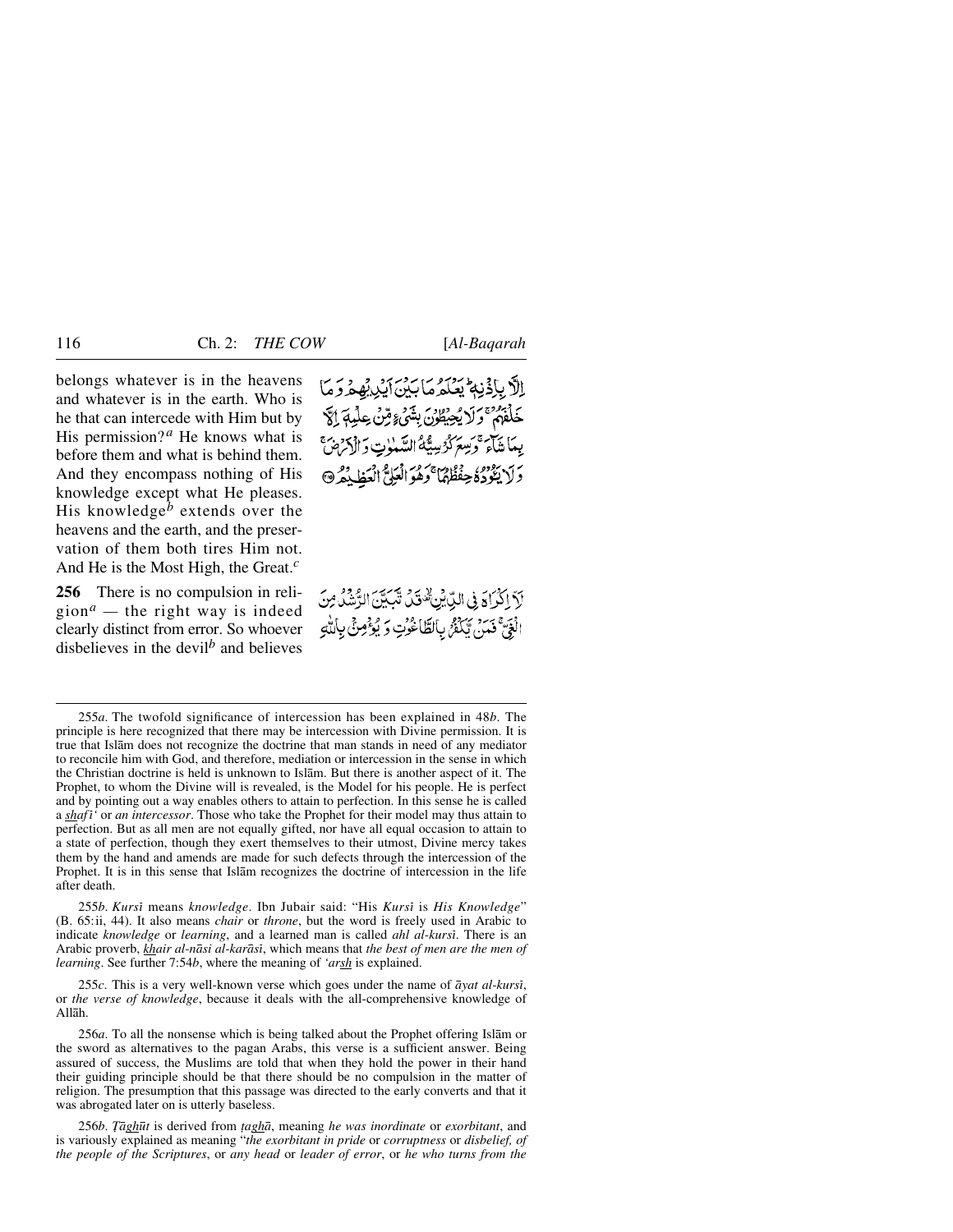## Part 3] *HOW DEAD NATIONS ARE RAISED TO LIFE* 117

in Allåh, he indeed lays hold on the firmest handle which shall never break. And Allåh is Hearing, Knowing.

**257** Allåh is the Friend of those who believe — He brings them out of darkness into light.*<sup>a</sup>* And those who disbelieve, their friends are the devils who take them out of light into darkness. They are the companions of the Fire; therein they abide.

اللَّهُ وَلِيٌّ الَّذِينَ اٰمَنُوْا يُخْرِجُهُ هُ مِّنْ الظُّلُّلُبْتِ إِلَى النُّوْرِةُ وَ الَّذِينَ كَفَرُّوْا أُولِيَٰهِ هُمْ الطَّاغُونُ يُجُرِجُونَهُ مِرِّسِ النُّوْرِ إِلَى الظُّلُبْتِ أولَيْكَ آصَٰحْبُ النَّارِهِ ۚ هُمَّ فِيهَا خَٰلِدُوْنَ ﴾

### SECTION 35: **How Dead Nations are Raised to Life**

**258** Hast thou not thought of him who disputed with Abraham about his Lord, because Allåh had given him kingdom?*<sup>a</sup>* When Abraham said, My Lord is He Who gives life and causes to die, he said: I give life and cause death.*<sup>b</sup>* Abraham said: Surely

ٱلْمَرْتَرَ إِلَى الَّذِي كَتَاجَّ إِبْرٰهِمَ فِي رَبِّهَةَ أَنْ الله اللهُ الْمُلْكَ لِذْقَالَ إِبْرُهِمُرَدِّقِ الَّذِىُ يْجُى وَيُبِيِّتْ فَقَالَ أَنَااتَجُى وَ أَمِيْتُ تَالَ إِبْرٰهِمُرْفَإِنَّ اللَّهَ يَأْتِيُّ بِالشَّهْسِ مِنَ الْمَثْرِقِ

*good*, or *the idols*, or *whatever is worshipped to the exclusion of God*, or *the devil*" (LL). As the word *devil* is freely used for most of the significances of *∆agh∂t* given above, I have adopted it as the significance throughout this translation. But it is not a proper name, as it accepts the definite article *al*. It is used as a plural here, though it has a separate plural form *tawāghīt*.

257*a*. Faith is here spoken of as *light* and disbelief as *darkness*. The contrast is brought out to the best advantage in 24:35– 40.

258*a*. The words "because Allåh had given him kingdom" are taken by the majority of commentators to refer to Abraham's opponent whose name is given as Nimrod (Gen. 10:8, 9), but the view of the minority that the personal pronoun *him* in the above quotation refers to Abraham is preferable. It is corroborated by 4:54: "We have given to Abraham's children the Book and the Wisdom and We have given them a grand kingdom". Even in Genesis the promised land is spoken of as being given to Abraham: "I am the Lord that brought thee out of Ur of the Chaldees, to give thee this land to inherit it" (Gen. 15:7). The words *åtå-hu-llåhu* would in this case mean *Allåh had promised to give him*.

The Muslims are here told that just as a promise is given to them that they will be raised to great eminence from the state of insignificance in which they were, which is equivalent to raising the dead to life, a similar promise was given to Abraham, that promise being in fact the basis of the present promise to the Prophet: see 124*a*.

258*b*. It is not stated what it was to which the giving of life or bringing of death relates, but as the discussion arose out of the promise given to Abraham that his descendants would be made a great nation, it is clear that the reference here is to the life and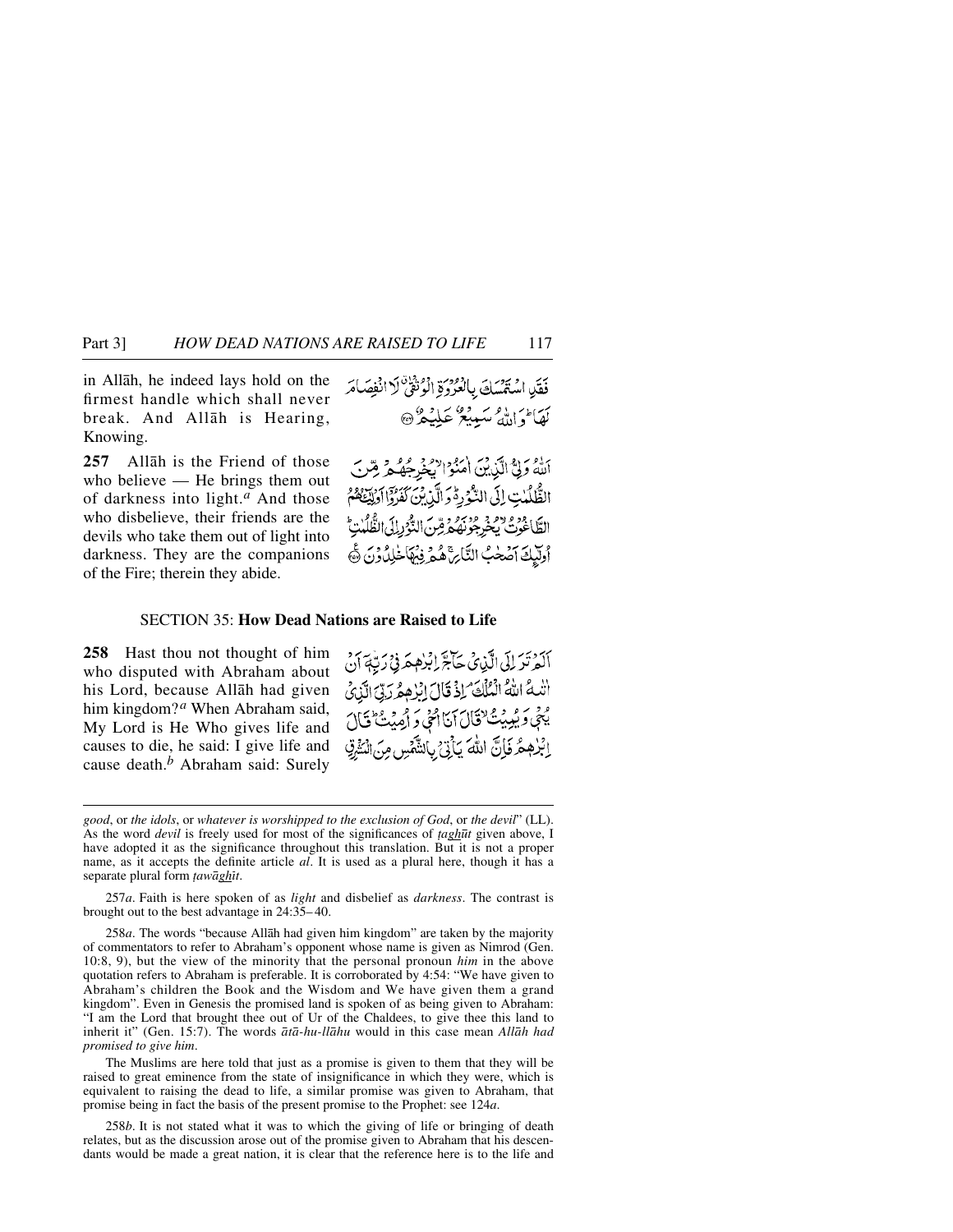Allåh causes the sun to rise from the East, so do thou make it rise from the West.<sup>*c*</sup> Thus he who disbelieved was confounded. And Allåh guides not the unjust people.

**259** Or like him who passed by a town, and it had fallen in upon its roofs. He said: When will Allåh give it life after its death? So Allåh caused him to die for a hundred years, then raised him. He said: How long hast thou tarried? He said: I have tarried a day, or part of a day. He said: Nay, thou hast tarried a hundred years; but look at thy food and drink — years have not passed over it! And look at thy ass! And that We may make thee a sign to men. And look at the bones, how We set them together then clothe them with flesh. So when it became clear to him, he said: I know that Allåh is Possessor of power over all things.*<sup>a</sup>*

اوْ ݣَالَّذِيْ مَدَّ عَلَى قَرْبَةٍ وَّهِيَ خَاوِيَةٌ عَلَى عُرُوْشِهَا ۚ قَالَ اَنْ يُحْيِ هٰذِهِ اللَّهِ ۖ ردر<br>بعد مَوْتِهَا ۚ فَأَمَاتَهُ اللَّهُ مِائَةَ عَامِرٍ تْكُرَّ بِعَنْنَهُ ۖ قَالَ كَمُ لَبِنْتَ ۖ قَالَ لَبِيثَتَّ يَوْمَاأَدْ بَعْضَ بَوْمِرْ قَالَ بَلْ تَبَدْتُ مِأَنَّةَ عَامِرِ فَانْظُرْ إِلَىٰ طَعَامِكَ دَشَرَابِكَ لَيْمِ يَتَسَتَّهُ وَأَنْظُرُ إِلَىٰ جِمَارِكَ وَلِنَجْعَلَكَ أَيَةً لِّلنَّاسِ وَانْظُرْ إِلَى الْعِظَامِرِ كَيْفَ فَنْشَدْهُمَا نِكْتُمْ نَكْسُوهَا بِحِمْاً طَلَمْاً يَهْدَيْ قَالَ أَعْلَمُ أَنَّ اللَّهَ عَلَىٰ كُلِّ شَيْءٍ قَدِينٌ

259*a*. An illustration is afforded here from later Israelite history, as to how dead nations are raised to life. By "the town which had fallen in upon its roofs" is meant Jerusalem (Rz, AH), as it was left after its desolation by Nebuchadnezzar in 599 B.C.

The words "look at the bones, how We set them together, then clothe them with flesh", undoubtedly refer to Ezekiel's vision as related in Ezekiel, ch. 37. The first part of ch. 37 relates how Ezekiel was taken (in a vision) "in the midst of the valley which was full of bones," and asked, "Son of man, can these bones live?" After a Divine assurance, Ezekiel is made to witness the scene which is narrated here in the words — *Look*

death of nations. It should be noted that the words *√ayåt* and *maut*, literally *life* and *death*, are as well applicable to nations and places as to men, animals and vegetation. Thus *mātati-l-ardu* signifies the *land became destitute of vegetation and inhabitants* (LL). What is stated here is further illustrated in the verse that follows by the Divine promise as to the rebuilding of Jerusalem, where the *desolation* of the sacred city is spoken of as its *death* and its *rebuilding* is called its *life*.

<sup>258</sup>*c*. The disputant belonged to a race of sun-worshippers, and therefore when he claimed that he could give life and cause death, Abraham advanced an argument which quite confounded his adversary. If he could give life and cause death he could control even his deity, the sun, for to give life and cause death were the work of the deity and not of the devotee, and hence he could make it rise from the opposite direction. The adversary was confounded, because he saw that he had made an assertion which was opposed to his own avowed belief.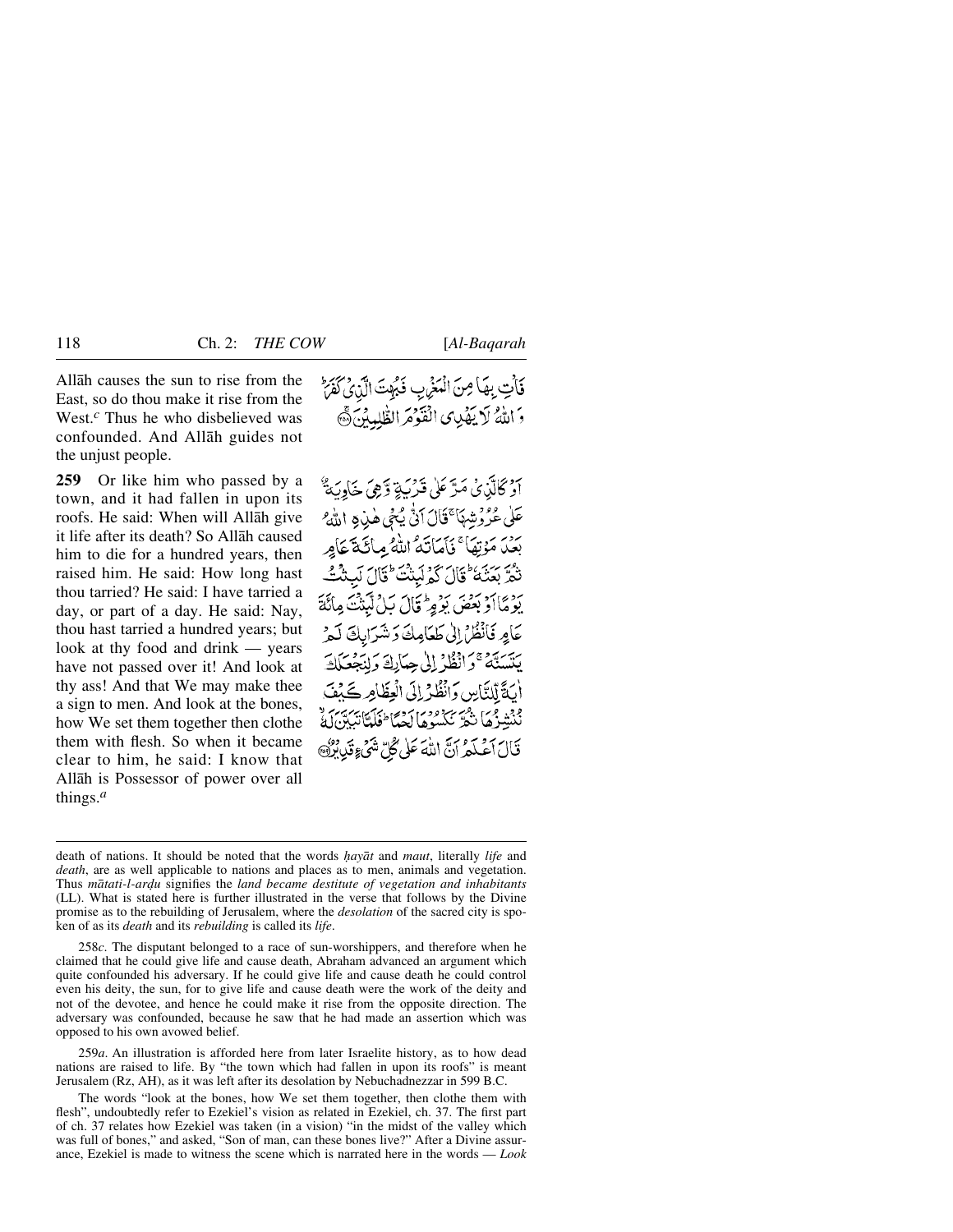**260** And when Abraham said, My Lord, show me how Thou givest life to the dead, He said: Dost thou not believe? He said: Yes, but that my heart may be at ease. He said: Then take four birds, then tame them to

وَإِذْ قَالَ إِبْرٰهِهُ رَبِّ أَبِرِينَ كَيْفَ تَكْثَى د برداغة فان سربرد ويؤمن فان بَلى دَلْكِنْ لِّيْطُمَيِنَ قَلِّهِ ۚ قَالَ فَخُذْ أَرْبَعَةً مِّنَ الظَّيْرِ

*at the bones, how We set them together*: "The bones came together, bone to his bone," and "the sinews and the flesh came upon them, and the skin covered them above," and then "the breath came into them, and they lived" (Ezek. 37:1–10). That what is narrated in Ezekiel, ch. 37, is a vision is clear from the introductory words of that chapter: "The hand of the Lord was upon me, and carried me out in the spirit of the Lord". What follows the incident makes it still more clear, for verse 11 (Ezekiel, ch. 37) goes on to say: "Son of man, these bones are the whole house of Israel: Behold, they say, Our bones are dried, and our hope is lost"; while verse 12 gives them the Divine promise, "Behold, O My people, I will open your graves, and cause you to come up out of your graves, and bring you into the land of Israel". This shows conclusively that the bones were only a symbol of the fallen condition of *the whole house of Israel*. I lay stress upon the word *whole* in Ezekiel 37:11, because the actual bones were only of the very few among them who were put to the sword, by far the greater number being in captivity or held in a slavish condition in subjugation to the Babylonians.

The identical incident related in v. 259 is also a vision. The Qur'ån usually dispenses with words showing an incident to be a vision when either the context or the nature of the incident or a reference to earlier history makes it clear that it is a vision. Compare the words in which Joseph narrated his vision to his father in 12:4: "O my father, I saw eleven stars and the sun and the moon  $-1$  saw them making obeisance to me," not making any mention at all that he had seen this in a vision. In the verse under discussion, however, it is not only its identity with Ezekiel 37:1–10 that shows the incident to be a vision, but the insertion of a *kåf*, signifying *likeness*, before the whole is a further indication of the same. If the incident had been a real one, as in the previous verse, the verse should have commenced with the words *or him* instead of *or like him*, the insertion of the *kåf* giving the incident the colour of a parable or a vision.

The causing the prophet to die for a hundred years is also an incident of the vision which, though not narrated in the Bible, is corroborated by facts, standing symbolically for the death of the Jewish nation, a death of disgrace and sorrow, or the desolation of Jerusalem, which covered a period of almost a hundred years. Jerusalem was taken by Nebuchadnezzar in 599 B.C. (2 Kings 24:10); Cyrus gave permission to rebuild the temple in 537 B.C. (Ezra 1:2), the house being eventually finished in 515 B.C. (Ezra 6:15). The Bible does not give us the history of the period from 515 B.C., and even if we are not allowed to conjecture that another fifteen years may have been taken by the Israelites to settle back in Jerusalem and to rebuild the city itself for their own habitation, the period from 599 to 515 B.C. covers almost fully the whole of the sixth century B.C., and hence the hundred years of the prophet's death in this vision represent the hundred years of the death of the Israelite nation.

The reference to the food and drink of the prophet, which did not show any influence of years, and to his ass, which was still standing by, only proves that the hundred years' death which the prophet underwent was only a vision. The mention of the bones has been taken by some commentators to refer to the ass, but this is an obvious error, for the two statements are separated by a sentence: "And that We may make thee a sign to men"; and there is also a pause after the word *ass*, separating what follows from that which has preceded.

How was Ezekiel a sign to the people? Because the vision made him a symbol of the whole Jewish nation, and his symbolic death for a hundred years represented the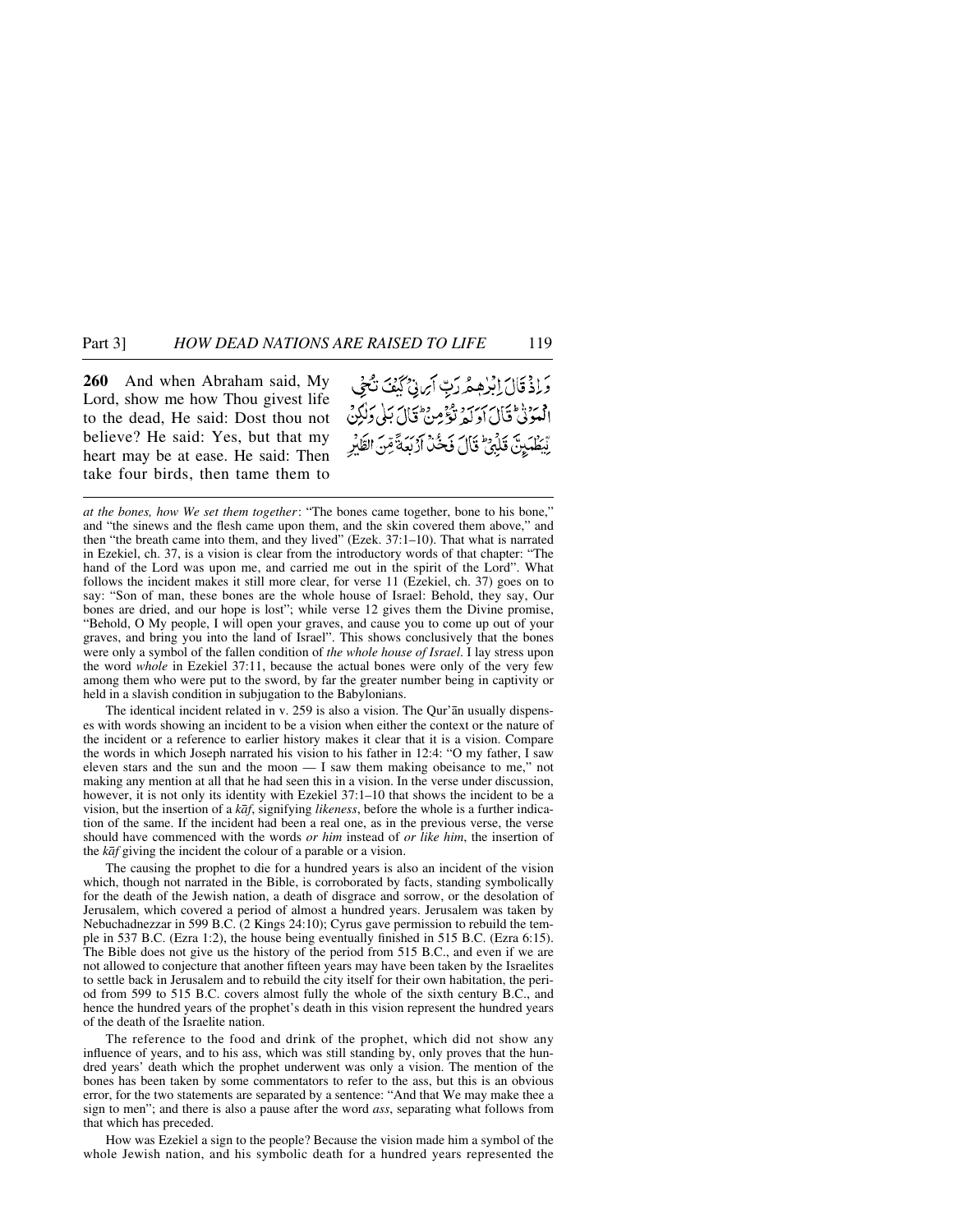incline to thee, then place on every mountain a part of them, then call them, they will come to thee flying; and know that Allåh is Mighty, Wise.*<sup>a</sup>*

تَصَرَّصُنَّ إِلَيْكَ تَمُّرَّ اجْعَلْ عَلَى كُلِّ جَبَلٍ مِّنْهُنَّ جُزِءًا نَثْمَّ زَدْءُ بِّ بِأَيْنَكَ سَعَيَّا ۖ ر ويددي لابريز ويجب دوعي

sorrows and afflictions of Israel for a similar period, after which they were once more to be restored to life.

The word *yatasannah* (*sanah, a year*) means *the thing underwent the lapse of years*. The word applied to food and drink carries a similar significance, meaning *it became altered* (for the worse) *by the lapse of years* (LA, LL). Rz explains the lapse of years to be the real meaning of the word, for his explanation is *the years did not pass over it*. This shows that actually there was no lapse of years, and it is simply a vision.

260*a*. This verse is a natural sequel to v. 258, which speaks of the manifestation of Allåh's power in the life and death of nations. Verse 259, as already noted, has been interposed to afford a proof of the assertion made in v. 258. In Gen. 15:8 Abraham is made to say, after receiving a promise of the land of Canaan: "Lord God, whereby shall I know that I shall inherit it?" The Quranic parallel to this is: "My Lord, show me how Thou givest life to the dead." He believed in the Divine promise, and was so sure of it that he had even contended with and overcome an adversary on this point. But was it not strange that out of his seed should arise a nation that should supplant the powerful nations that ruled the land? The sign given to Abraham according to Gen. 15:9–11 is quite meaningless, not making it clear how Abraham's seed was to inherit the land. He is told to take "a heifer of three years old, and a she-goat of three years old, and a ram of three years old, and a turtle-dove, and a young pigeon"; he "divided them in the midst." "And when the fowls came down upon the carcases, Abraham drove them away." How this was a sign of Abraham inheriting the land of Canaan is a mystery. It only shows that the text here has been tampered with.

The answer to Abraham's *how* as given in the Qur'ån is a perfectly intelligible parable. If he should take four birds and tame them, they would obey his call and fly to him even from the distant mountains. If the birds, then, obey his call, he being neither their master nor the author of their existence, would not nations submit to the call of their Divine Master and the Author of their existence? Or if the birds, being only tamed for a short time by a man who had otherwise no control over them, become so obedient to their tamer, has not Allåh the power to control all those causes which govern the life and death of nations? Whenever He wishes to destroy a people He brings about the causes of their decline and evil fortune overtakes them; and when He wishes to make a people prosperous He brings about causes which result in their rise and progress. That the word *ƌ'ir* (plural *∆air* is used here) which signifies *a bird*, also signifies *the cause of good and evil*, or *misery* or *happiness* (T, LL), in which sense the word is used in 7:131 and elsewhere in the Holy Qur'ån, is a further indication of the significance of the parable of the *birds*, through which Abraham is made to realize how the Almighty controls the fortunes of nations. It is an error to suppose that Abraham actually took four birds and tamed them. The Qur'ån does not say so. It only makes Abraham realize the wonderful manifestation of Divine power by a parable.

The lexicologists are all agreed that the word *sur*, used here, is the imperative form of *©åra*, wich means *he made it to incline* (LL), and *©ur-hunna ilaika* means *amil-hunna*, or *make them incline, wa ajmi'-hunna, and gather them to thee* (LA). It is only in this sense that the word is followed by *ilå* as here. *Cutting into pieces* is not the significance of these words. Further, the words *place a part* (*juz'*) of *them* can only mean *one each of the four birds*. The commentators who introduce the story of *cutting the birds into pieces*, not traceable to any reliable authority, assert that the words *thumma qa∆∆i'-hunna* (then cut them into pieces) are omitted here after *gur hunna* or *tame them* which is absurd on the face of it.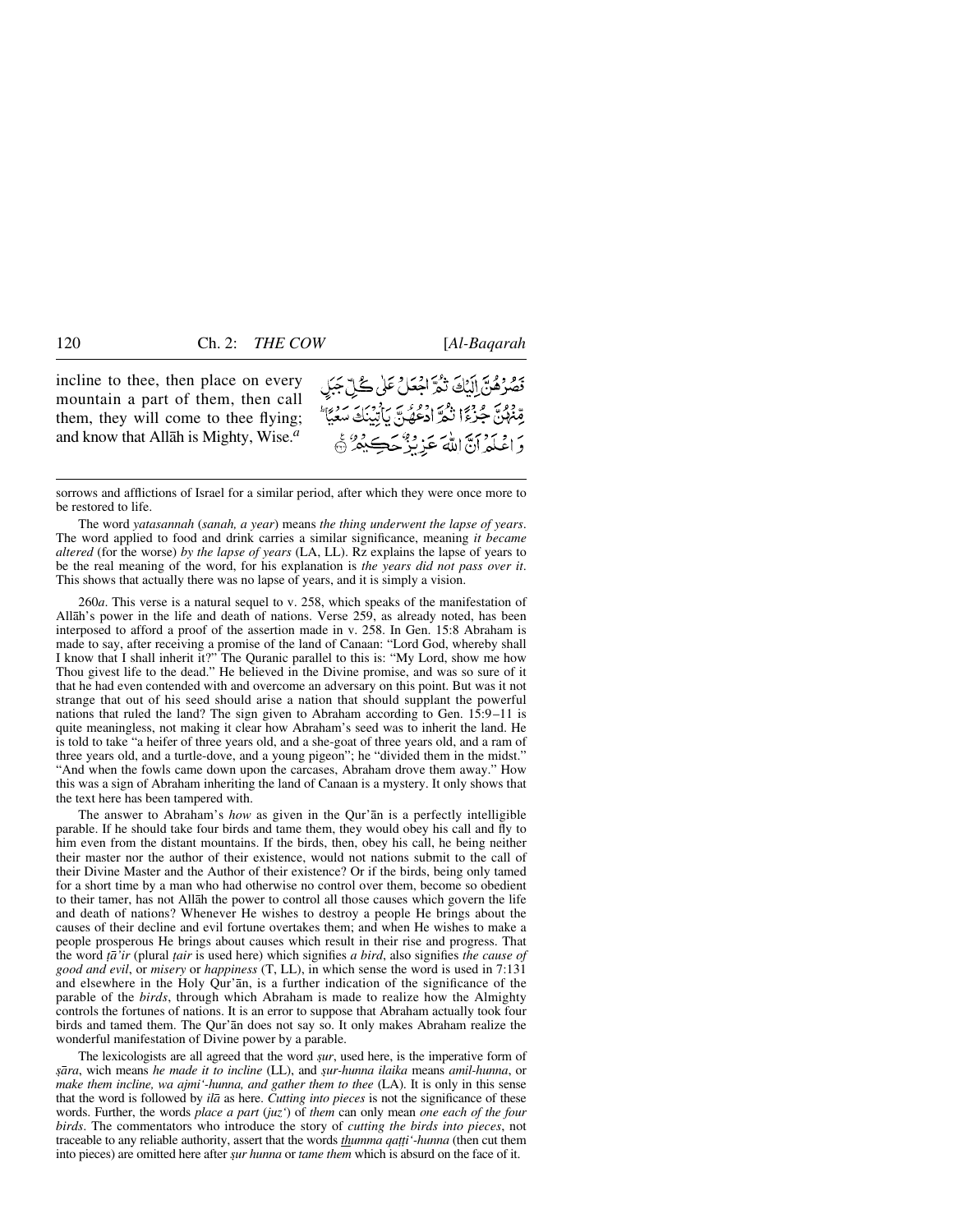### SECTION 36: **Spending Money in the Cause of Truth**

**261** The parable of those who spend their wealth in the way of Allåh*<sup>a</sup>* is as the parable of a grain growing seven ears, in every ear a hundred grains. And Allåh multiplies (further) for whom He pleases. And Allåh is Ample-giving, Knowing.*<sup>b</sup>*

**262** Those who spend their wealth in the way of Allåh, then follow not up what they have spent with reproach or injury, their reward is with their Lord, and they shall have no fear nor shall they grieve.*<sup>a</sup>*

**263** A kind word with forgiveness is better than charity followed by injury. And Allåh is Self-sufficient, Forbearing.

**264** O you who believe, make not your charity worthless by reproach and injury, like him who spends his wealth to be seen of men and believes

يَدَلُّ الَّذِينَ يُنْفِقُونَ آمَوَالَهُمْ فِيْ سَبِيْلِ اللَّهِ كَمَثَلِ حَبَّةٍ آشَيْتَتْ سَبْعَ سَنَابِلَ فِيْ كُلِّ سُنْبُلَةٍ مِّائَةٌ حَبَّةٍ ۚ وَاللَّهُ يُضْعِفُ لِمَنْ يَتَنَاءُ وَ اللَّهُ وَابِيعُ عَلِيْقُ ﴾ أَلَّذِينَ يُنْفِقُونَ أَمْوَالَهُمْ فِي سَبِيبُلِ الله ثَمَّرَلَا يُنْبِعُونَ مَاۤ أَنْفَقُوْامَتَّاوَّلَآ رسم آگهگر اجره و در برته دی در<br>اڏي لهگر اجرهم عِندس آپهه و در خَوْفٌ عَلَيْهِمْ وَ لَا هُمْ يَحْزِنُوْنَ ۞ ىبور، سورود، سەمزوير، مۇسور سەيرى<br>قىول مىغروف ۋ مغفراة خىرگېن صداقة پر موج کو اللہ غَنِیٌّ حَلِیۡهِ ۗ<br>پَتَنَبِعُهَاۤ اَذۡیۡ وَ اللّٰہُ غَنِیۡ حَلِیۡهِ ۖ يَآيَّهَا الَّذِينَ امَّنُوالَا تَّبْطِلُوْا صَدَقْتِكُمْ بِالْمَنِّ وَالْآذَىٰ كَالَّذِيْ يُنُفِقُ مَالَةُ

262*a*. *Mann* is originally *the conferring of a benefit* or *a favour* upon one (LL), and is so used in the Holy Qur'ån frequently; it also has a secondary meaning, i.e., *giving expression to the good done to anybody* (Rz), or, *reminding one of the favour done by way of reproach*, and this is the meaning here. *Adhå* signifies *harm* or *annoyance*, by speaking evilly of one or inflicting slight injury. Gifts, whether given in the cause of national or individual suffering, must not be accompanied by any interested motives; hence the donor is forbidden even to mention them afterwards.

<sup>261</sup>*a*. The primary object of this and the following section in exhorting the faithful to spend money is the advancement of the cause of Islåm, though other objects of charity are also included. The primary significance of the words *fi sabil Allāh* (*in the way of Allåh*) is the cause of the Faith or the cause of Truth. This is made clear in 9:60, where  $f\bar{i}$  sabil All $\bar{i}$ h is a head of expenditure in addition to helping the needy, etc.

<sup>261</sup>*b*. The comparison of money spent in the cause of Truth to a grain yielding increase is to show: firstly, that the progress of Islåm depended on the sacrifices which the individual members of the community made; and secondly, that the expenditure of money must be accompanied with hard labour, as a seed cast on ground unaccompanied by any labour would not grow. It is noteworthy that while the Qur'ån represents the increase to be seven-hundredfold, even multiples of it, Jesus, in a similar parable — the parable of the sower — promises thirty, sixty or a hundredfold increase (Matt.13:23; Mark 4:8).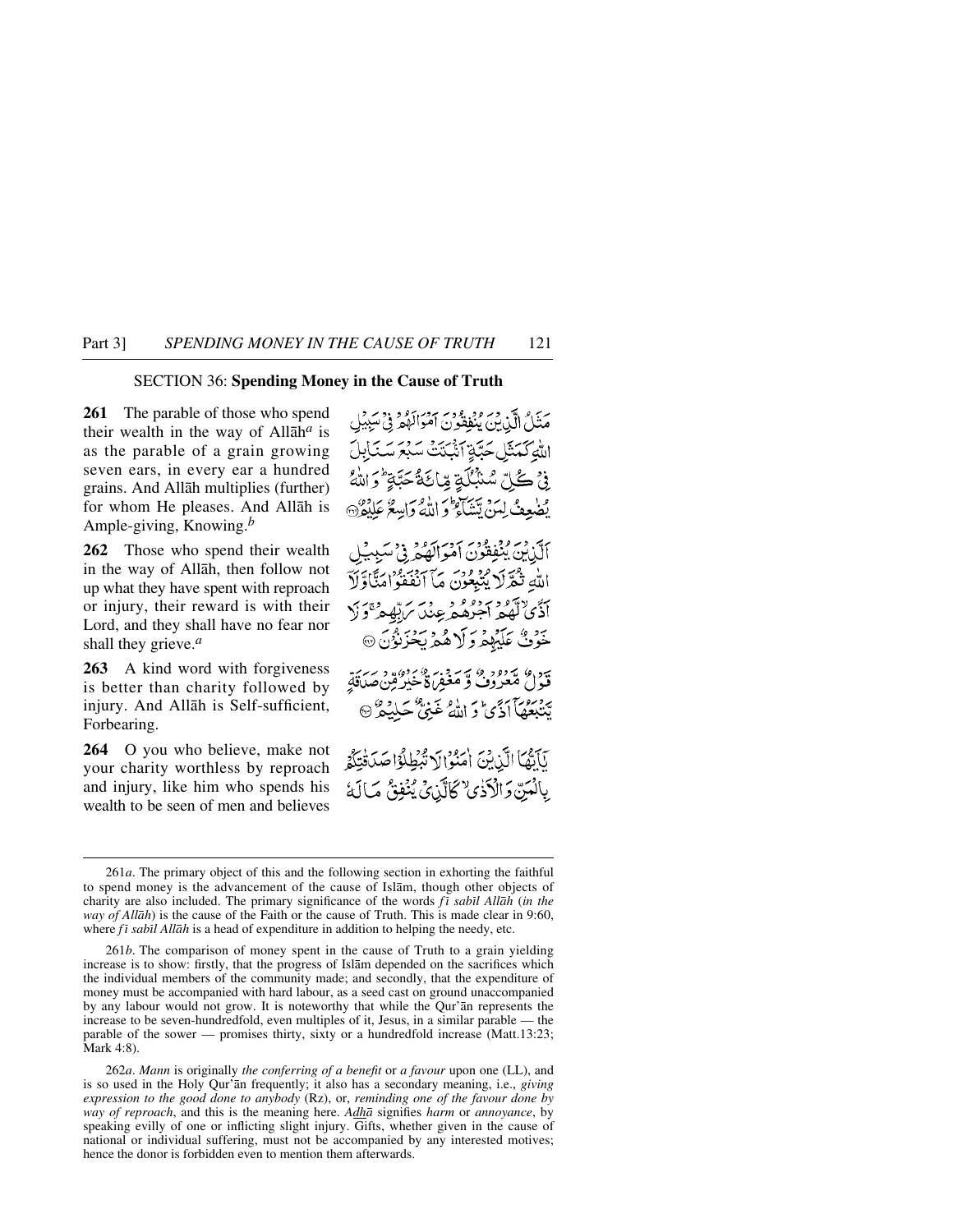not in Allåh and the Last Day.*<sup>a</sup>* So his parable is as the parable of a smooth rock with earth upon it, then heavy rain falls upon it, so it leaves it bare! They are not able to gain anything of that which they earn. And Allåh guides not the disbelieving people.*<sup>b</sup>*

**265** And the parable of those who spend their wealth to seek Allåh's pleasure and for the strengthening of their souls is as the parable of a garden on elevated ground, upon which heavy rain falls, so it brings forth its fruit twofold; but if heavy rain falls not on it, light rain (suffices). And Allåh is Seer of what you do.*<sup>a</sup>*

**266** Does one of you like to have a garden of palms and vines with streams flowing in it — he has therein all kinds of fruits — and old age has overtaken him and he has weak offspring; when (lo!) a whirlwind with fire in it smites it so it becomes blasted. Thus Allåh makes the messages clear to you that you may reflect.*<sup>a</sup>*

رِ ثَلْمَ النَّاسِ وَلَا يُؤْمِنُ بِاللَّهِ وَالْيَوْمِ الْأَخِرْ فَمَثَلُهُ كَمَثَلِ صَفْوَانِ عَلَيْهِ تْدَاكْ فَأَصَابَهُ وَإِبِيلٌ فَيَتَرَكَهُ صَلْدًا ۖ لَا يَقْدِمُ وْنَ عَلَى شَيْءٍ قِيمًا كَسَبُوْا وَاللَّهُ لَا يَهْدِى الْقَوْمَ الْكُفْوِيْنَ، وَ مَتَنَامُ إِلَّيْ مِنْ مُرْدِعُ مِنْ مُرْسَدِهِ مِنْ الْبَيْعَانِيِّ. مَزْضَاتِ اللَّهِ وَتَنْثَبُنَتَأَ حَتَّلَةِ بِدَنْوَةِ آَصَابَهَا دَابِيِ\ مَالَتَتَيْ جِنْعُفَيْنَ ۚ فَإِنَّ لَّمْ يُصَبِّهَا وَاب رَ اللَّهُ بِيمَا تَدْمَدُونَ بَصِيْرٌ۞

بر و به سره دوبرد بر در سر برید.<br>ایود احیانکه آن تکون که جنگهٔ قِن نَّخِيْلِ وَّ آَعْنَايِبِ تَجْرِيُّ مِنْ تَحْتِهَـَا الْهَنّْفِيرٌ لَالَهُ فَيُهَامِنْ كُلِّ الشَّهَدَتِ ۚ وَ أَصَابَهُ الْكِبْرُولَهُ ذُرِّيَّةً صَعِفًا ۚ احسامٌ فيهُ نَامٌ فَأَحَدَّدَ فَتْ كُنَّے يْبَيِّيّْ اللَّهُ لَكُمُ الْأَيْتِ لَعَلَّكُمْ تَتَفَكَّرُوْنَ

265*a*. This is the parable of the believers who will reap the fruits of the sacrifices they make. They are spoken of as spending *to seek Allåh's pleasure*, because all their efforts were for the upholding of truth, and *for the strengthening of their souls*, every act of selfsacrifice being due to their certainty of the ultimate triumph of the Truth, which in its turn gave them strength to make still greater sacrifices. The word *∆all* means *slight rain*, or *dew*.

266*a*. With great sacrifices during thirteen years at Makkah, the Muslims had built up a community to carry the message of the Truth to the world. But now when they had

<sup>264</sup>*a*. The expression conveys a very strong disapproval of giving alms to be seen by men. It does not simply forbid the giving of alms "before men to be seen of them" (Matt. 6:1), but speaks of this as being the work of those "who believe not in Allåh and the Last Day," by which are meant the disbelievers, thus making it utterly hateful in the sight of true believers.

<sup>264</sup>*b*. The concluding words of the parable show that the efforts of the disbelievers to deal a death-blow to Islåm are meant here. They were spending their money to retard the advancement of Islåm, but their efforts, they are told, would be fruitless; compare 8:36. The words *they are not able to gain anything of that which they earn* leave no doubt as to its purport.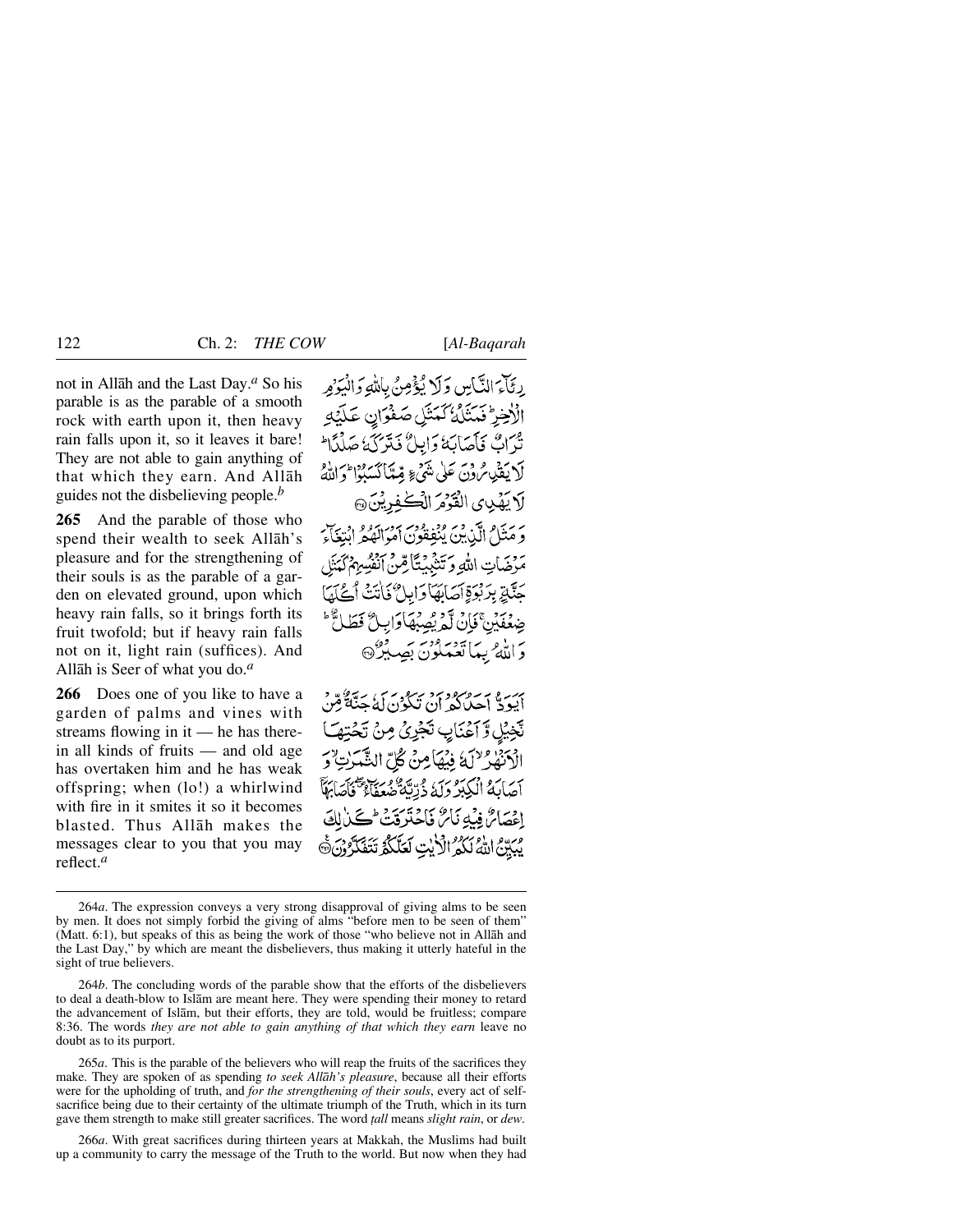## SECTION 37: **Spending in the Cause of Truth**

**267** O you who believe, spend of the good things that you earn and of that which We bring forth for you out of the earth, and aim not at the bad to spend thereof, while you would not take it yourselves unless you connive at it. And know that Allåh is Selfsufficient, Praiseworthy.*<sup>a</sup>*

**268** The devil threatens you with poverty and enjoins you to be niggardly,*<sup>a</sup>* and Allåh promises you forgiveness from Himself and abundance. And Allåh is Ample-giving, Knowing:

**269** He grants wisdom to whom He pleases. And whoever is granted wisdom, he indeed is given a great good. And none mind but men of understanding.

**270** And whatever alms you give or (whatever) vow you vow, Allåh surely knows it. And the wrongdoers shall have no helpers.

**271** If you manifest charity, how excellent it is! And if you hide it and

يَأَيُّهَا الَّذِيْنَ امْنُؤَاأَنْفِقُوْامِنْ طَيِّنْتِ مَأَكْتَبَنَّكُمْ وَ مِيَّأَ خَرَجْنَا لَڪُمْ قِينَ الْأَمْرَضِ وَلَا تَبَيَّبُوا الْغَيْبُنُ مِنْهُ ۚ ود ودي كركند ود<br>تنفِقون وَلَسُنْكُرْ بِهِ اجنن ثه الآ تَغَيْفُتُوْا فِيُهِ وَاعْلَيْهِ ْ ہے<br>"'اللہ اَلشَّبْطُنُّ بَعِينُا كَمُرَ الْفَقْرَ وَ بِٱصْرَاحِكُمْ بِالْفَحْشَاءِ وَاللَّهُ بَعِيْكُمْ مَّغْفِرَةً مِّيْنَهُمْ بَرِ ذِيهِ أَهْرَ إِيهِ وَابِسِعْ عَلَيْهِ هُمُجًا يْعُوْنِي الْجِكْمْيَةَ مَنْ يَتَنَاهُمْ وَمَنْ يَتْوَفَّ الْحِكْمَةَ فَقَدْ أَوْتِيَ خَيْرًاڪَتِيْتِنَا وَمَا بَذَّكَرَّ إِلَّآ أُولُواالْأَلْبَابِ ۞ دَ مَآأَنْفَقْتُهُ مِّنْ تَفْقَةِ أَدْنَنَدْتُهُ مِّنْ تَّ بِي مَاِنَّ اللَّهَ يَعْلَمُهُ أَوَمَا لِلْقُلِيبِينَ مِنْ أَنْصَاً مِا ۞ إِنْ تَبْدُوا الصَّدَفْتِ فَنِعِمَّا مِيَ ۚ وَ إِنَّ

268*a*. *Fa√shå'* here signifies niggardliness or tenaciousness, being equivalent to *hukhl* (LL).

found a shelter at Madinah and were making good progress, they were being attacked by an enemy who aimed at destroying them altogether. The Muslims were, therefore, now called upon to make still greater sacrifices to save the garden of Islåm from being blasted, and to put their whole strength, their lives as well as their wealth, into the cause.

<sup>267</sup>*a*. The Muslims are here enjoined to support the cause of Truth by spending good things, things which they love, and not to even think of giving bad things, things which they themselves would not accept from others. Elsewhere it is said: "You cannot attain to righteousness unless you spend out of what you love" (3:92). They are thus told that half-hearted support brings no good either to the cause or to the helper of the cause; what is required is that they should exert themselves to their utmost and support the cause whole-heartedly.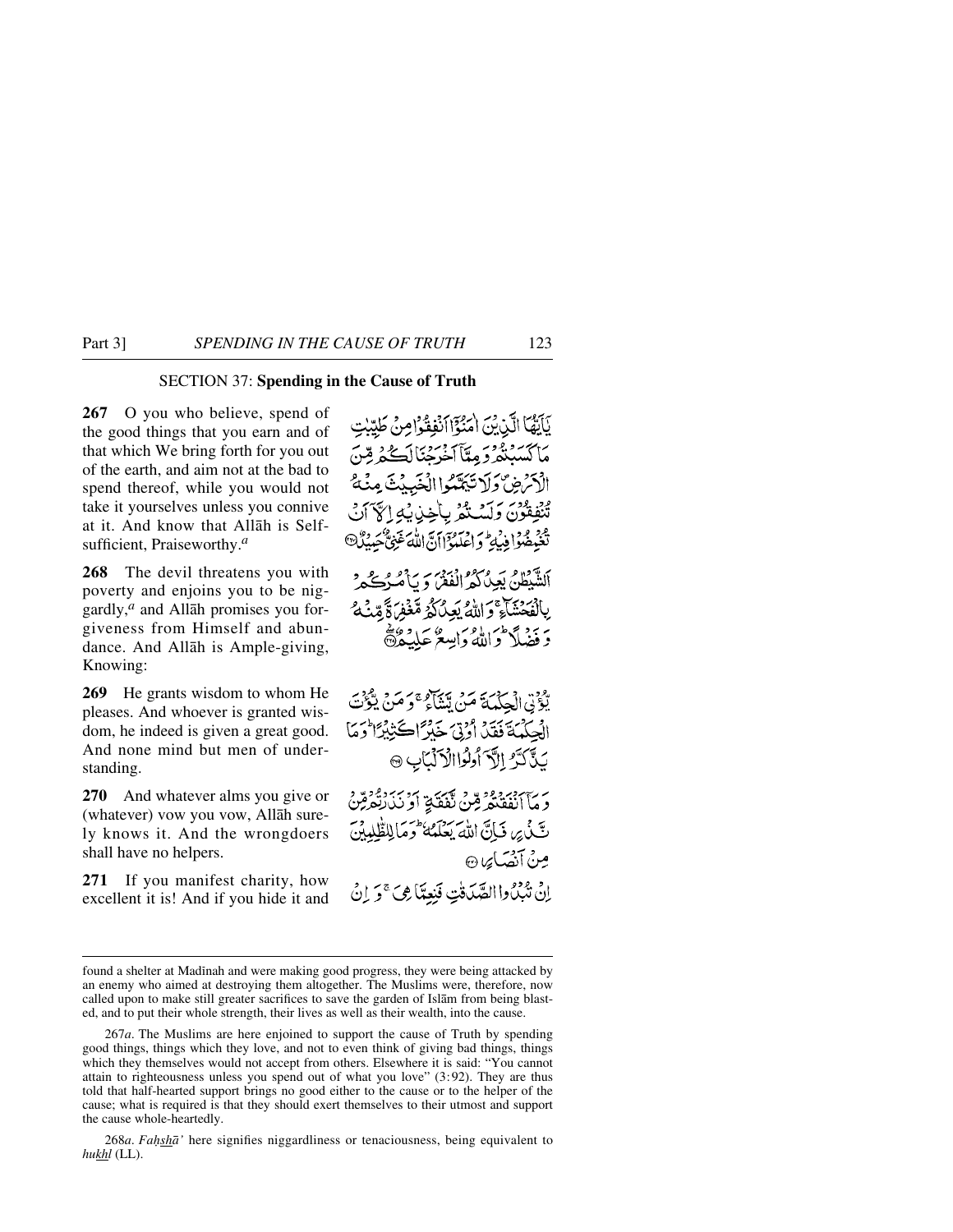give it to the poor, it is good for you.*<sup>a</sup>* And it will do away with some of your evil deeds; and Allåh is Aware of what you do.

**272** Their guidance is not thy duty, but Allåh guides whom He pleases. And whatever good thing you spend, it is to your good. And you spend not but to seek Allåh's pleasure. And whatever good thing you spend, it will be paid back to you in full, and you will not be wronged.*<sup>a</sup>*

**273** (Charity) is for the poor who are confined in the way of Allåh,*<sup>a</sup>* they cannot go about in the land; $<sup>b</sup>$  the</sup>

يْ دُور بِيْءٍ دُور الْمُؤْتَيِبِ بِيُورِ بِيَ دِيْرٍ لككر وتككف عنكرقن سياتكو وَ اللَّهُ بِيَاتَعْبَلُوْنَ خَبِيْرٌ @ كَنْتَهِيَ عَلَيْكَ هُلْابِقُهُمْ وَلْكِنَّ اللَّهَ يَقْدِرُيْ مَنْ تَتَنَاءُ وَ مَا تَنْبُقِقُواْ مِنْ خَيْرِ فَلاَنْفُسِكُمْ ر بِمَاتَنْفِقُونَ اِلْأَ ابْتِغَاءِ دَجَّةِ اللَّهِ ۖ وَ مَا مُعَوْمًا مِنْ خَيْرِيْهِينَ إِيَهُمْ وَانْتَغَيْرِ كَلَّا مون<br>تظل**کو**ن ه الفقراء الَّذِينَ الصَّوِرُوا فِي سَيِّدِلِ اللَّهِ لَا

يردي دود، صَرْبًا فِي الْأَرْضُ يَحْسَبُهُمْ

272*a*. The opening words of the verse call attention to the special difficulties of Muslim society, which was required to repel its enemies in the interests of its existence. It shows that the Muslims did not fight to bring the disbelievers into the fold of Islåm; for that, the Prophet is told in plain words, was not his responsibility. It was for the good of their people, the defence of the Muslim community that the Muslims were required to raise subscriptions. Hence what they spent was for Allåh's pleasure, because it was in the cause of truth. In the concluding words they are assured that for these deeds of sacrifice they will be fully rewarded.

As regards private charity, reports mentioned under this verse show that Muslim charity was exercised not only for the welfare of their own co-religionists but also for that of the disbelievers and that Islåm did not allow the difference of religion to be a hindrance to the bestowal of charity upon a deserving person.

273*a*. The first qualification of those who deserve charity is that they are *confined in the way of Allåh*. Among these are included: (1) Those who had to fight in defence of Islåm, but had no means of livelihood; (2) those who could not go forth to trade because of the insecurity of the roads and the constant raids of the enemy; (3) those who were wounded in the fighting (Rz).

273*b*. In translating *darb-an fi-l-ard* as "*knocking about in the land*", Palmer has made a mistake. The unhappy similarity which he discovered between the colloquial English phrase "knock about", which means "to wander here and there in a rough,

<sup>271</sup>*a*. The *manifesting of charity* or *giving alms openly* is a thing quite different from giving them "to be seen of men", for which see v. 264. By the giving of charity openly is meant the giving of subscriptions for works of public utility or for national defence, or for the advancement of national or public welfare. The teaching of the Gospels (Matt. 6:1–4) lays all the stress upon private acts of charity, and makes no mention at all of subscriptions for works of public utility and for organized efforts for dealing with the poor, without which national growth is impossible. The rule laid down here takes into consideration the varying circumstances of human society and enjoins public as well as private acts of charity, mentioning public charity first, as that is of greatest importance.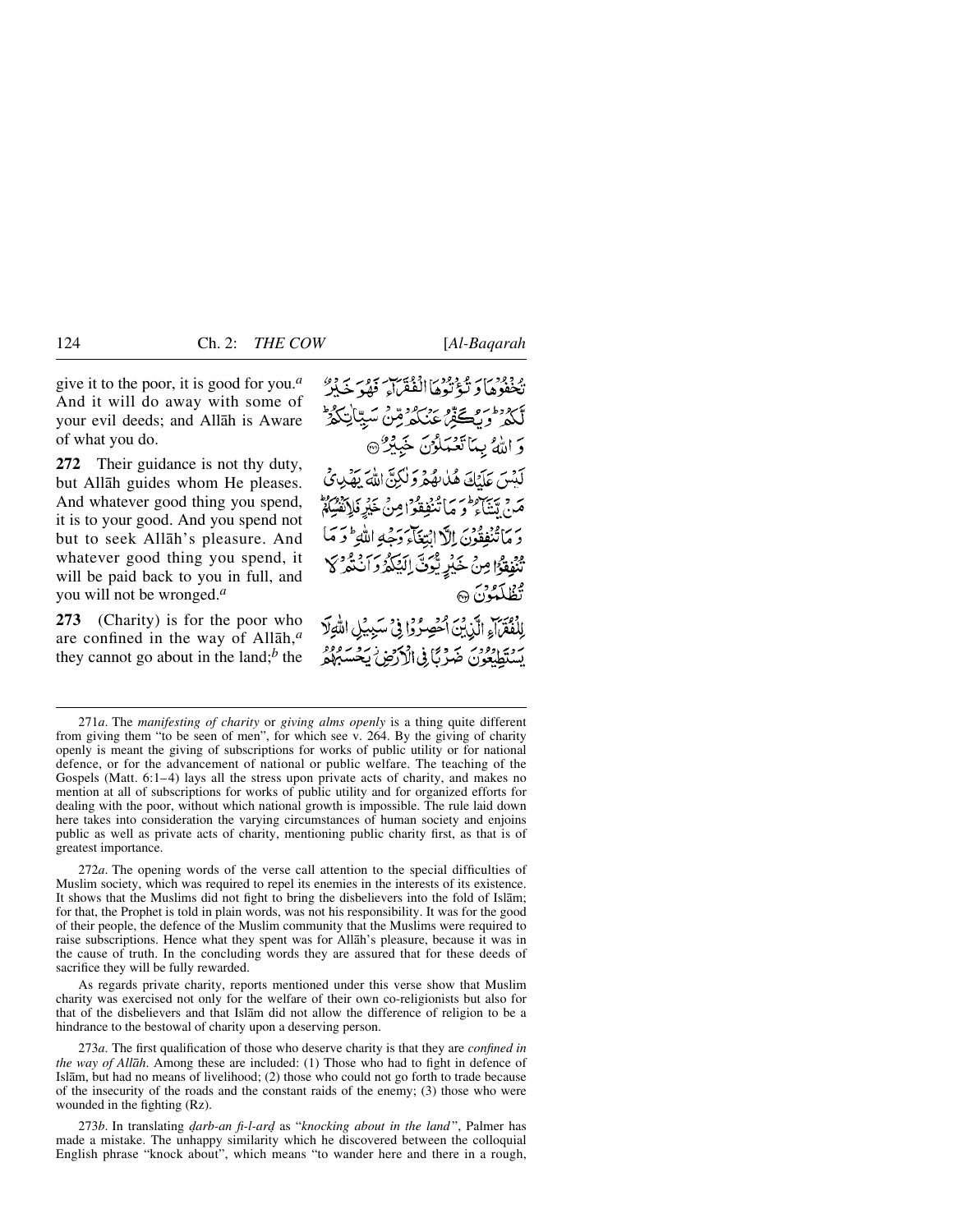ignorant man thinks them to be rich on account of (their) abstaining (from begging). Thou canst recognize them by their mark — they beg not of men importunately.*<sup>c</sup>* And whatever good thing you spend, surely Allåh is Knower of it.

الْجَاهِلُ اَغْنِيَّاءَ مِنَ التَّعَفُّفِ تَعْرِفُهُمْ بِسِيمُهُمُ تَلَا بِيَنْعَلُوْنَ النَّاسَ الْمَانَى الْمَا يْنْفِقُوْا مِنْ خَيْرٍ فَإِنَّ اللَّهَ بِهِ عَلِيْمُنَّ

#### SECTION 38: **Usury Prohibited**

**274** Those who spend their wealth by night and day, privately and publicly, their reward is with their Lord; and they have no fear, nor shall they grieve.*<sup>a</sup>*

**275** Those who swallow usury cannot arise except as he arises whom the devil prostrates by (his) touch.*<sup>a</sup>* That is because they say, Trading is only like usury. And Allåh has allowed

آلَّذِيْنَ يُنْفِقُونَ آمَوَاتِهُمْ بِالَّيْلِ وَالنَّهَاْسِ سِرَّاً وَعَلَانِيَةَ فَلَهُمُّ اجْرُهُمْ عِنْدَارَبَّهِمْ وَلَاحُوْنٌ عَلَيْهِمْ وَلَاهُمْ يَحْزَنُونَ الَّذِينَ يَأْكُلُوْنَ الرِّبْدِالَا يَقُوْمُوْنَ الْآَكَيَا بَفَوْمُ الَّذِي يَتَخَبَّطُهُ الشَّيْطُنُ مِنَ الْمَسِّ ذٰلِكَ بِأَنَّهُ وَقَالُوْٓالِنَّمَاالْبُيۡعُ مِثۡلُ الرِّبٰلُ

273*c*. Here we have another qualification of those who deserve to be assisted by private acts of charity; these are the men who abstain from begging. This would show that the Holy Qur'ån does not countenance the practice of begging from door to door.

274*a*. It is a prophetic assurance to the Muslims that if they made sacrifices for the national welfare, the fear of annihilation under which the Muslim community then lived would be dispelled, and they would not grieve for what they spent, as it would yield abundant fruit. This is, in fact, a prophecy of their final triumph over their enemies, for the party that is victorious in a struggle does not grieve for the sacrifices that it makes while the vanquished party does.

275*a*. *Ribå* (literally, *an excess* or *addition*) means *an addition over and above the principal sum that is lent* (R, T, LL), and includes *usury* as well as *interest*. The subject is introduced here very appropriately, for as charity is the broad basis of human sympathy, usury annihilates all sympathetic affection and leads to the extreme of miserliness. Thus from one point of view the subject of usury stands in contrast with that of charity, while from another point of view the connection between these two subjects is, as pointed out in the two preceding sections and the verse with which this section opens, that, while the Muslims were promised great wealth and prosperity, they were warned against an inordinate desire for amassing wealth, to which usury would certainly have led them. Hence, those who devour usury are compared with those prostrated by the touch of the

careless, and aimless way", and one of the significances of the Arabic word *darb*, viz., *beating, striking*, or *smiting*, makes him draw the conclusion that the "language of the Qur'ån is really rude and rugged". He would have been nearer the mark if he had said *beating the land*. As a matter of fact, the phrase here used means *he journeyed in the land, seeking sustenance and for the purpose of traffic* (LL).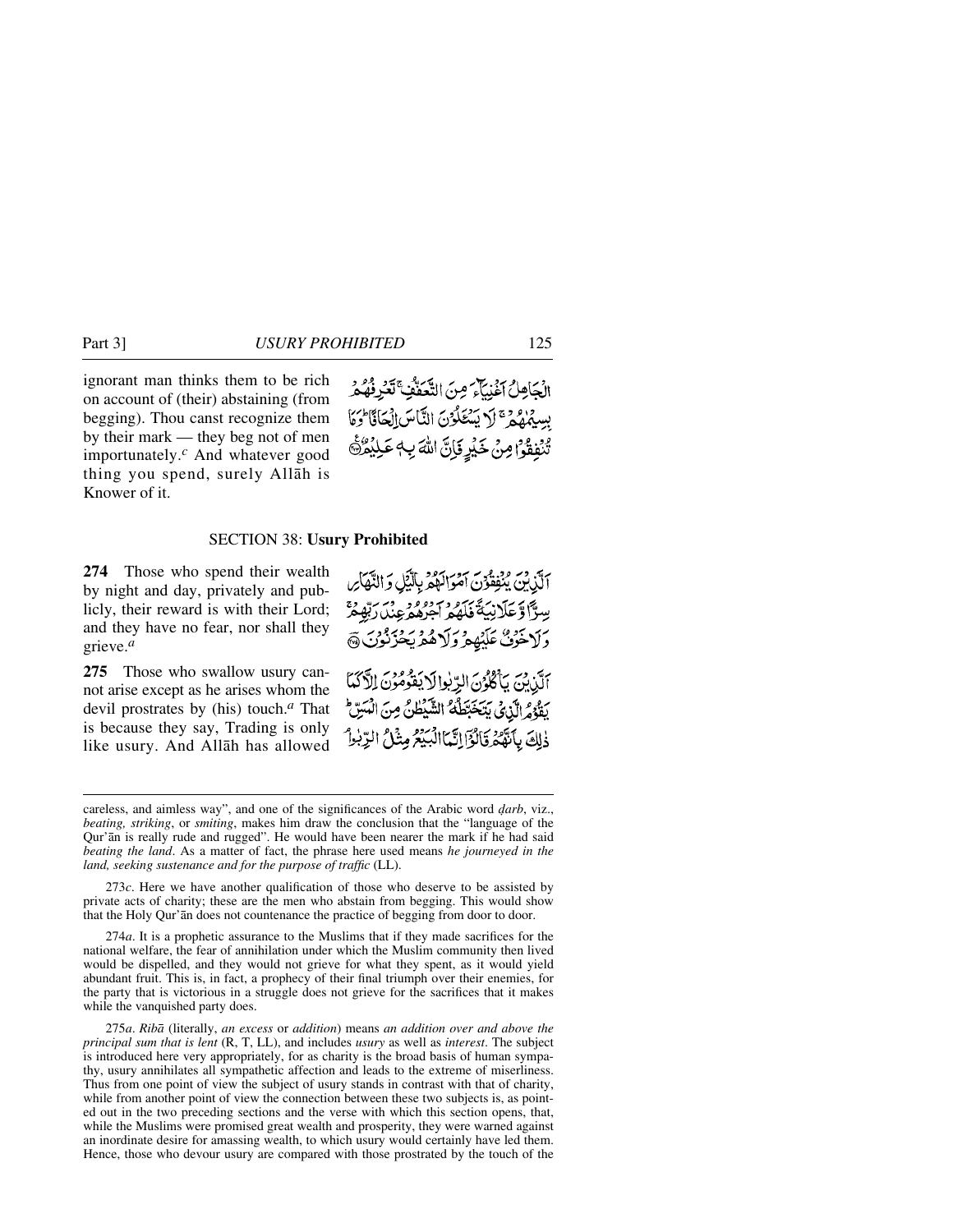trading and forbidden usury.*<sup>b</sup>* To whomsoever then the admonition has come from his Lord, and he desists, he shall have what has already passed.*<sup>c</sup>* And his affair is in the hands of Allåh. And whoever returns (to it) — these are the companions of the Fire: therein they will abide.

**276** Allåh will blot out usury, and He causes charity to prosper. And Allåh loves not any ungrateful sinner.*<sup>a</sup>*

يجمعا اللهُ البيع وحَرَّمَ الدِّبُوا لَحْمَنَ جَآءَةُ مَوْعِظَةٌ مِّنْ سَّ تِّبَهِ فَأَنْتَهَىٰ فَلَمَّا مَا مَدَلَقَ و امْرِئَي إِلَى اللَّهِ وَ مَنْ عَادَ فَأُولَيْكَ سوط التَّابِرِ عُمْرٍ فِيهَاخْلِدُونَ ۞

يبْعَتْيْ اللَّهُ الدِّيبُوادَ يُرْبِي الصَّدَفْتِ وَاللَّهُ لَا يُحِبُّ كُلَّ كَفَّارِ، اَنِّيُوٍ ۞

devil, which in this case stands for Mammon. The prohibition of usury in Islåm is a very wide subject, and cannot be discussed within the limits of a footnote. But it may be noted in passing that Islåm adopts the golden mean in all cases. It does not go to the extreme of the socialistic idea which aims at the annihilation of all distinction of property rights, but it establishes institutions which give the poor a certain proportion of the riches of the wealthier members of society. Such is the institution of *zakåt*, according to which one-fortieth of the amassed wealth of every member of society is taken yearly to be distributed among the poor. Hence *zakåt* is particularly spoken of in connection with this subject in v. 277. In perfect accordance with that institution, Islåm refused to allow the rich to grow richer by reducing the poor to still greater poverty, which is the real aim of usury. Usury, moreover, promotes habits of idleness; but its worst effect is on morals, as it causes man to be obsessed by love of wealth and selfishness; and this is, in fact, what is meant by the devil prostrating a devourer of usury.

It may also be mentioned in this connection that while Islåm enjoins acts of sacrifice to carry on the struggle for national existence, it prohibits usurious dealings which are the basis of modern warfare. All wars are now carried on with the help of loans, interest on which ultimately is a source of ruin to both the conquerers and the conquered. A just war, a war in self-defence, would always lead a community to acts of sacrifice to which they would be impelled in the interest of their own existence, while an aggressive war can only be carried on by heavy loans whose burden is not felt at the time but which ultimately crush the community.

275*b*. The Qur'ån draws a distinction between trading and usury. In trade the capitalist takes the risk of loss along with the hope of profit, but in lending money on usury the whole of the loss is suffered by the man who uses his labour, while the capitalist may count upon his profit even in the case of loss in the actual concern. Hence trading stands on quite a different footing from usury. It may be added that in the great struggle between capital and labour, Islåm sides with labour. If labour does not bring profit, the capitalist should suffer along with the labourer.

275*c*. Here is a prohibition to receive any interest on money lent, but if anyone had actually received any interest before the prohibition he was not required to pay it back.

276*a*. *Ma√aqa* signifies *he took away the blessing thereof* or he *diminished it* (R). It also signifies the *blotting out* or *annihilating* of a thing. Usury is here condemned, while charitable deeds are commended as being the real source of the prosperity of a nation or of humanity in general. It is a prophetic reference to the general tendency in the growth of civilization to lessening rates of interest, so much so that usurious dealings, in the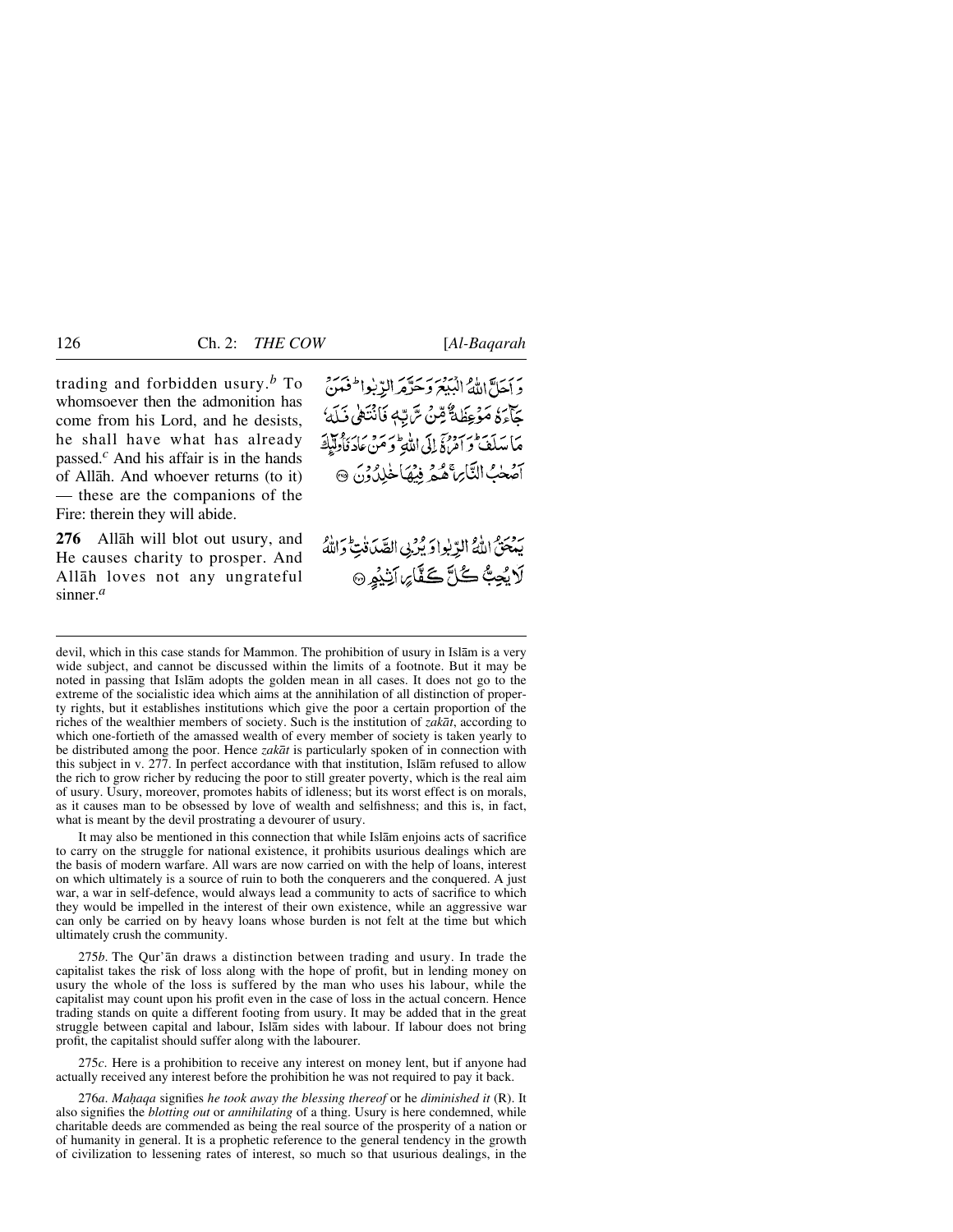**277** Those who believe and do good deeds and keep up prayer and pay the poor-rate — their reward is with their Lord; and they have no fear, nor shall they grieve.

**278** O you who believe, keep your duty to Allåh and relinquish what remains (due) from usury, if you are believers.*<sup>a</sup>*

**279** But if you do (it) not, then be apprised of war from Allåh and His Messenger;<sup>*a*</sup> and if you repent, then you shall have your capital. Wrong not, and you shall not be wronged.*<sup>b</sup>*

**280** And if (the debtor) is in straitness, let there be postponement till (he is in) ease. And that you remit (it) as alms is better for you, if you only knew.*<sup>a</sup>*

**281** And guard yourselves against a day in which you will be returned to Allåh. Then every soul will be paid in full what it has earned, and they will not be wronged.

279*a*. Going directly against the commandments of Allåh is here described as a war with Allåh and His Messenger. The money received as bank interest may be spent in the cause of Allåh and His Messenger or for the propagation of Islåm, and thus from a war with Allåh and His Messenger it would be converted into a war for Allåh and His Messenger. In fact the Divine purpose in the prohibition of interest is fulfilled if interest is changed into charity.

279*b*. The meaning is that the debtor shall not be made to pay more than the sum lent.

280*a*. This indicates the kind of sympathy Islåm demands. The poor man is not to be prosecuted and thrown into prison, and payment of debt must be postponed till the debtor is able to pay, or, better still, the whole may be remitted as charity.

إِنَّ الَّذِينَ اٰمَنُوْا وَعَبِيلُوا الصَّلَحْتِ وَ أقامُوا الصَّلُوةَ وَ انْتَوْاالذَّكُوةَ لَهُمْ اجِرْهُمْ



وَإِنْ كَانَ ذُوْعُسْرَةٍ فَنَظِرَةٌ إِلَىٰ مَدِّ بر به به به به برده بهرود و رفزود.<br>و آن تصدیقی اخیر کنگه ان کنگه تعلّله

مَ تَقْوَدُ رَدِيَّ فَوَسُودِيَّ فِيَكَ إِلَى اللَّهِ بِّهِ ۖ<br>وَ انْقُواْ يَوْمَا تَرْجَعُونَ فِيَكِ إِلَى اللَّهَ تُوَفَّى كُلُّ نَفْسٍ مَّا كَسَبَتْ وَهُمْ لَا يُظْلَمُوْنَ ﴾

proper sense of the word, are becoming almost extinct, while the tendency for public charity or personal sacrifice in the interests of a community, or even humanity in general, is daily gaining ground.

<sup>278</sup>*a*. The balance of interest which might be due at the time when the prohibition was made known must be given up.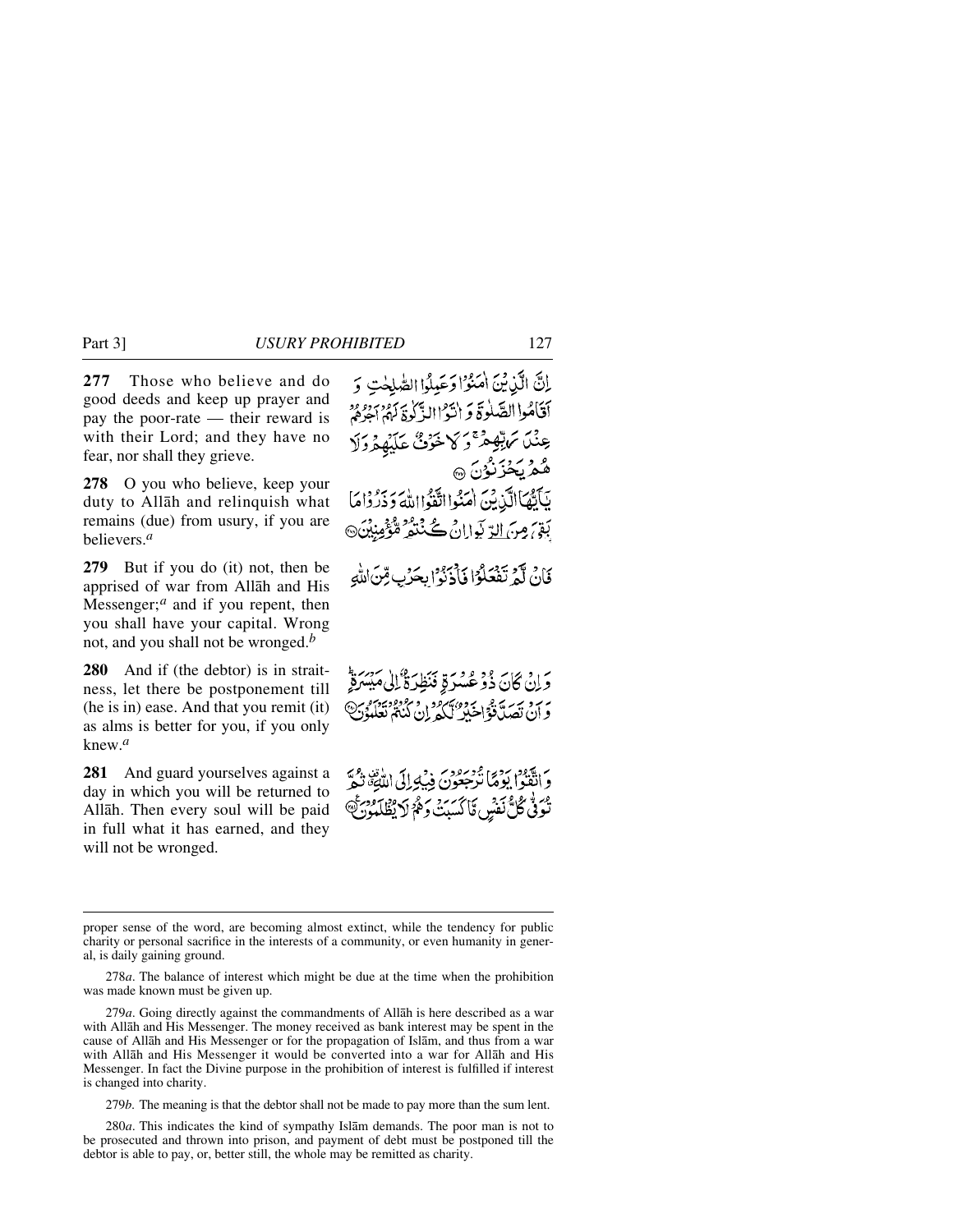## SECTION 39: **Contracts and Evidence**

**282** O you who believe, when you contract a debt for a fixed time, write it down.*<sup>a</sup>* And let a scribe write it down between you with fairness; nor should the scribe refuse to write as Allåh has taught him, so let him write. And let him who owes the debt dictate, and he should observe his duty to Allåh, his Lord, and not diminish anything from it. But if he who owes the debt is unsound in understanding or weak, or (if) he is not able to dictate himself, let his guardian dictate with fairness.*<sup>b</sup>* And call to witness from among your men two witnesses; but if there are not two men, then one man and two women*<sup>c</sup>* from among those whom you choose to be witnesses, so that if one of the two errs, the one may remind the other.*<sup>d</sup>* And the witnesses must not refuse when they are summoned. And

يَآلِّهَا الَّذِينَ اهْتَوْا ذَا تَيَابَدَّهُمْ بِدَيْرِ إِلَّي أَجَلٍ مُنْسَدَّي فَأَڪْبِدُوهِ وَسَرْدِهِ وَسَرْوِهِ وَ بِّئْنِيَكُمْ كَأَبْتُ بِالْعَدَالِ وَلَا أَنْ يَكَذَّبْتَ كَيَا عَلَيْهِ وَإِذْ وَإِ الَّذِيْ عَلَيۡهِ الۡحَقُّ وَلَٰٓئَةٌ ۚ اللَّهَ روبر ديدو من الماضي گان الَّذِي عَلَيْهِ انْحَقّْ سَفِيْھًا آدْ ضَعِيفًا آدْ لَا يَسْتَع بِيُّعِلَّ هُوَ فَيَنْهُمْلاً وَلِسُّهُ بِالْعَيْدِا لِمَ وَالْمِنْتَشْهَدُوْا مْنْبَصِبْنَا نْنِي مِنْ تِيجَالِكُوْمَ فَإِنْ لَعْ يَبْكُوْنَا رَجُلَلُنِ فَدَجًا ۚ وَإِدْ مِیْکِنْ تَدْخُبُوْنَ مِ نَ النُّكُمْهَدَاءِ أَنَّ تَضْ اخْبابِقْيَا فَيَبْيَ يَبْسَ اجْرَارِهُ يَا ٱلْجَنْحَ بِي ط وَلَا يَأْبَ الشَّهْدَاءُ إِذَا مَا دُعْدُا وَلَا يَسْتَعْبُواْنَ تَكَدَّبُوهُ صَغِيْرًا أَدْيَدَ ٱللَّهِ ٱلَّ

282*c*. As women did not take much part in business, and were therefore unable to understand the transaction, two women are required instead of one man.

<sup>282</sup>*a*. The subject of usury, which is connected with the lending and borrowing of money and trading in general, brings us to the subject of contracts. If Islåm enjoins charity and prohibits usury, it requires at the same time that the greatest precautions must be taken for safeguarding property rights. A noteworthy thing about this is that the Arabs were quite an ignorant people, among whom writing was very rare. Even then they were required to put down all their transactions, great or small, in writing, except in hand-to-hand dealings.

<sup>282</sup>*b*. These words form the basis of the guardian and ward law, as they point out when a guardian may be appointed for one who is not able to manage his own property. The word which I have translated as *weak* really signifies *one too young* (i.e. a minor) or *one too old* (Bd). Thus a guardian may be appointed not only when the owner is a minor, but also when his understanding is not sound on account of age or any other reason.

<sup>282</sup>*d*. The personal pronoun *humå* may refer either to the testimony of the *two witnesses* or the *two women. Reminding* here stands for *making up* the deficiency of the other's memory.

The Holy Qur'ån does not say that no case should be decided except on the testimony of two witnesses, but requires ordinarily the calling of two witnesses at the time of the transaction, so that the deficiency of one may be rectified by the other. Cases may be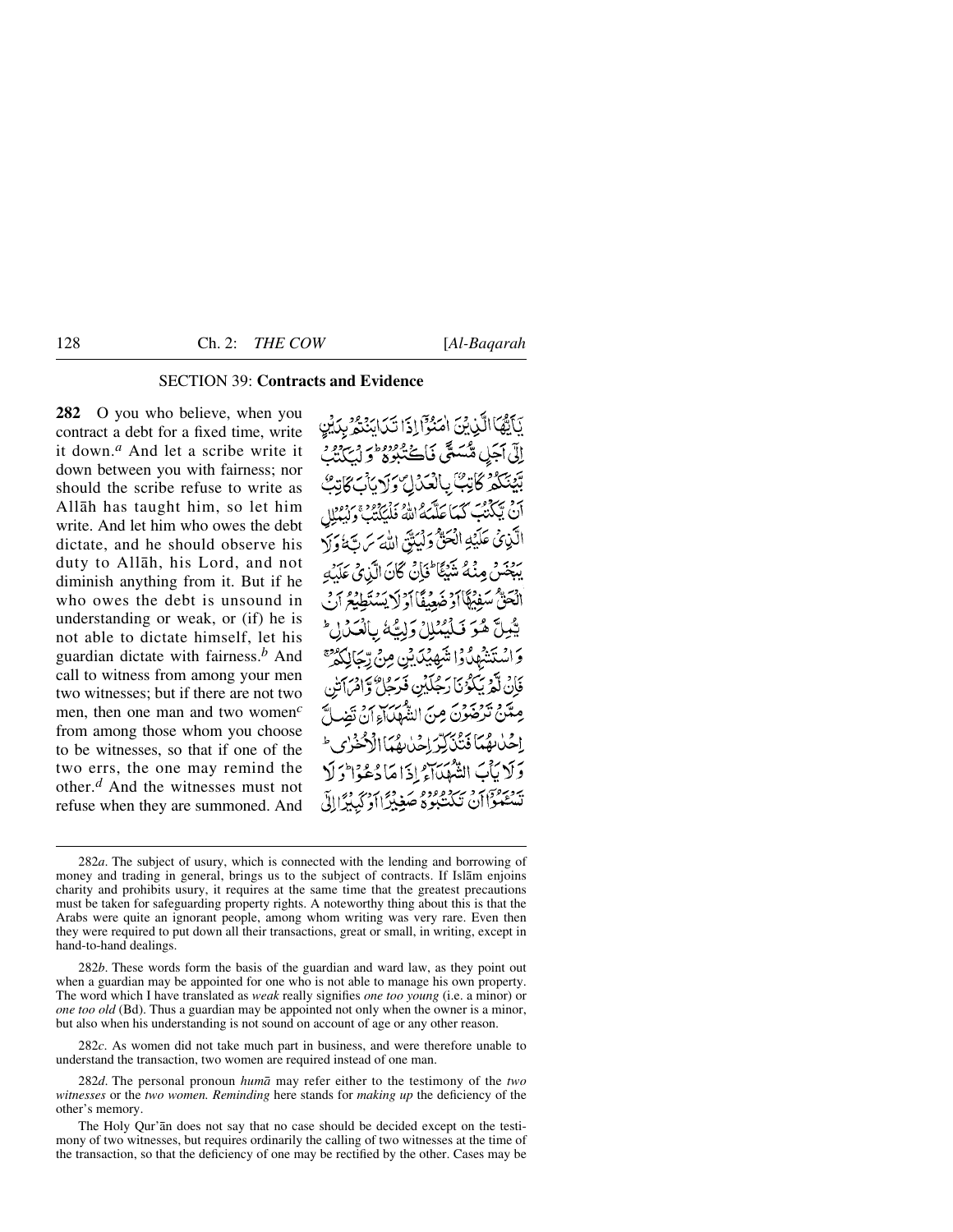be not averse to writing it whether it is small or large along with the time of its falling due. This is more equitable in the sight of Allåh and makes testimony surer and the best way to keep away from doubts. But when it is ready merchandise which you give and take among yourselves from hand to hand, there is no blame on you in not writing it down. And have witnesses when you sell one to another. And let no harm be done to the scribe or to the witnesses.*<sup>e</sup>* And if you do (it), then surely it is a transgression on your part. And keep your duty to Allåh. And Allåh teaches you. And Allåh is Knower of all things.

**283** And if you are on a journey and you cannot find a scribe, a security may be taken into possession.*<sup>a</sup>* But if one of you trusts another, then he who is trusted should deliver his trust, and let him keep his duty to Allåh, his Lord. And conceal not testimony. And whoever conceals it, his heart is surely sinful. And Allåh is Knower of what you do.

أَجَلِهِمْ ذٰلِكُمْ أَقْسَطُ عِنْدَ اللَّهِ وَأَقْوَمُ لِلشَّهَادَةِ بِرِ بِرَدِيَّ ٱللَّهُ تَدْنَا بُوَّا إِلَهَ أَيْنَ وَسَيَوْمٍ بِيَجَادَةً ئەدەم دەمىيە بەدىيە ئەدىرى<br>يىچاخىرة بەر دىقابىنىڭ فېلس غا جُنَاحٌ أَلَّا تَكَتَبُوهَا ۖ وَأَنَثَّهِهُدُوْٓا إِذَاتَهَا يَنَايَنُّهُمْ وَلَا نُضَآَتَهُ كَاتِبٌ وَلَا شَهِئْنَاهُ وَإِ يجزءون تكديم وجبه سروطن تيون يطرط مَّ مِمَدَّدْ مَعْ اللَّهُ ۖ وَ اللَّهُ بِكُلَّ مَنْهَى ۚ عَلِيْهِ ۖ وَلَا يَدَمَّ

وَإِنْ كَنْنَغُرْ عَلَى سَفَرٍ، وَلَهُ نَجِبُدُوْا كَاتِبَتَا دَ ٥ » وودبر و وي :<br>فَرَهْنَ مُقْبَوضِيَّةٌ فَخَانَ أَمِنَ بَعَضَة بَعْضًا فَلْمُكَنَّ ٱلَّذِي ادْنَتُينَ بو أحتَكَتْتُ االشَّصَادَةَ فِيهِمَا فَبَاتَنَةَ اٰنِيْثَةً وَاللَّهُ بِيَا

decided on circumstantial evidence as well, which is sometimes stronger than the evidence of witnesses. The Holy Qur'ån itself speaks of Joseph's innocence being established on circumstantial evidence (12:26, 27).

<sup>282</sup>*e*. They must not be made to suffer loss in their own business. In other words, their convenience must be kept in view, and they should be paid.

<sup>283</sup>*a*. This does not mean that a security cannot be taken in any other case. On the other hand, the words that follow show that security may be taken when the lender does not trust the debtor.

It further shows that advantage can be derived by the lender from the movable or immovable property which has been given into his possession as a security for the debt. Thus land mortgaged for a debt may be cultivated, or house-property may be rented or used. This is made clear in a saying of the Prophet: "The mortgaged animal may be used for riding, when it is mortgaged, on account of what is spent on it, and the milk of the milch animal may be drunk when it is mortgaged, and the expenditure shall be borne by him who rides (the animal) and drinks the milk" (B. 48:4).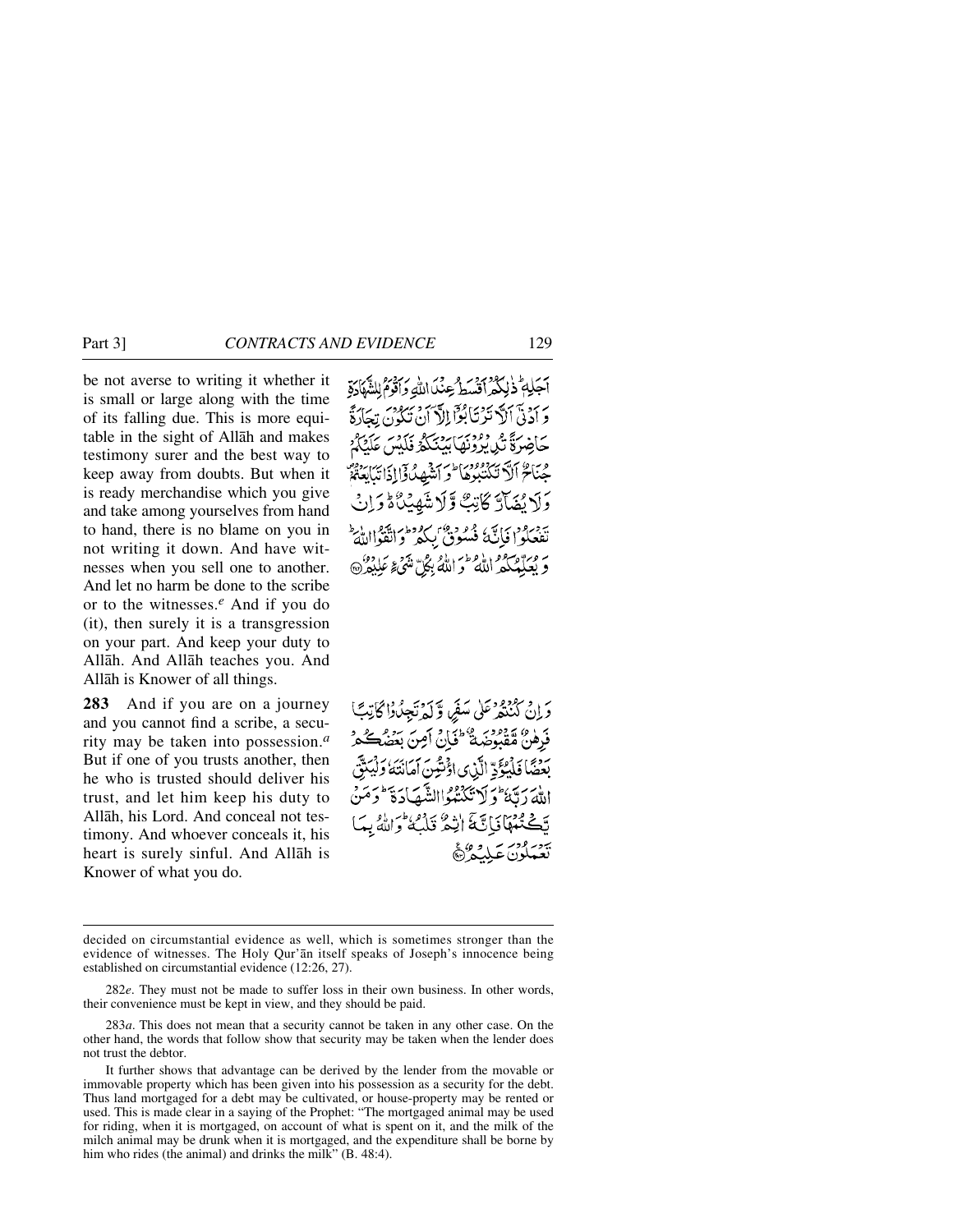## SECTION 40: **Muslims Shall be Made Victorious**

**284** To Allåh belongs whatever is in the heavens and whatever is in the earth. And whether you manifest what is in your minds or hide it, Allåh will call you to account according to it. So He forgives whom He pleases and chastises whom He pleases. And Allåh is Possessor of power over all things.*<sup>a</sup>*

**285** The Messenger believes in what has been revealed to him from his Lord, and (so do) the believers. They all believe in Allåh and His angels and His Books and His messengers. We make no difference between any of His messengers.*<sup>a</sup>* And they say: We hear and obey; our Lord, Thy forgiveness (do we crave), and to Thee is the eventual course.

**286** Allåh imposes not on any soul a duty beyond its scope. For it, is that which it earns (of good), and against it that which it works (of evil). Our Lord, punish us not if we forget or make a mistake. Our Lord, do not lay لِلْهِ مَأْ فِي السَّعْوٰتِ وَمَأْ فِي الْأَمْرُضِ وَإِنْ ۾ دور پيءَ سوءِ سوءِ وووووڪ سگر<br>ٽيباداواها في انفسڪھ او تخفوه پڪاسيگر بِهِ اللَّهُ ۖ فَيَبِغِمْ لِهَنَّ تَسْأَءُ وَيُعَذِّبُ مَنْ يَّنَهُمْ وَاللَّهُ عَلَى كُلِّ شَيْءٍ قَدِيْرٌ۞

أَمَنَ الرَّسُوۡلُ بِمَآ أَنۡزِلَ إِلَيٰۡٓءٍ مِنۡ رَّبِّهٖ وَالْمُؤْمِنُونَ كُلُّ امَنَ بِاللّهِ وَمَلَّيِكَتِهِ وَكَتَّيْهِ وَرُسُلِهِ تَنْزَلُّ نُفِنَ ثَبَيْنَ أَحَدِ قِينْ تَرَّهْ مُلِهَةٌ وَ وَأَلُوا سَبِعْنَا وَ أَطْعَنَا تَهُ عُفْرَانَكَ يَرَبَّنَا وَ الْبَكَ الْمَصِيْرُ @

لَا يُكَلِّفُ اللَّهُ نَفْسًا الْكُوْسُعَهَا لَهَا مَاكْتَبَيْتَ وَ عَلَيْهَا مَااِنْتَسَبَتْ تَرَيَّنَا لَا نْكَوَاخِذْنَآ إِنْ نَسْبِدُنَآ أَوْ أَخْطَأْنَا ْرَتَنَا وَلَا تَجْهِلْ عَلَيْنَآ اِصْرًا كَيَاجَهَلْنَهُ

285*a*. The breadth of the Muslim faith, which has been dealt with on several occasions in this chapter, is again mentioned in reference to the triumph of the Muslims; for even if the Muslims were triumphant, their religion could not triumph over other religions unless established on very broad principles which should commend themselves to all. The triumph of the Muslim religion, it is hinted, would not be due to political supremacy but to the excellence and breadth of its principles. Hence, even in these days of Muslim political decadence, Islåm is making spiritual conquests. This is no doubt due to the breadth of its principles.

<sup>284</sup>*a*. This verse has generally been misunderstood. It does not signify "Allåh will call you to account for it", but that "He will call you to account *according to it*"; so that he who hides (i.e. keeps under control) his evil inclinations and he who manifests (i.e. gives vent to them) shall not be dealt with in the same manner, but according to their deserts. Almost the same statement is contained in 3:29, where it is said: "Say: Whether you hide what is in your hearts or manifest it, Allåh knows it". Evil thoughts are not unpunishable; but evil inclinations which a man keeps suppressed, and which therefore gradually disappear, cannot be included in the category of evil thoughts; it is these that are meant here.